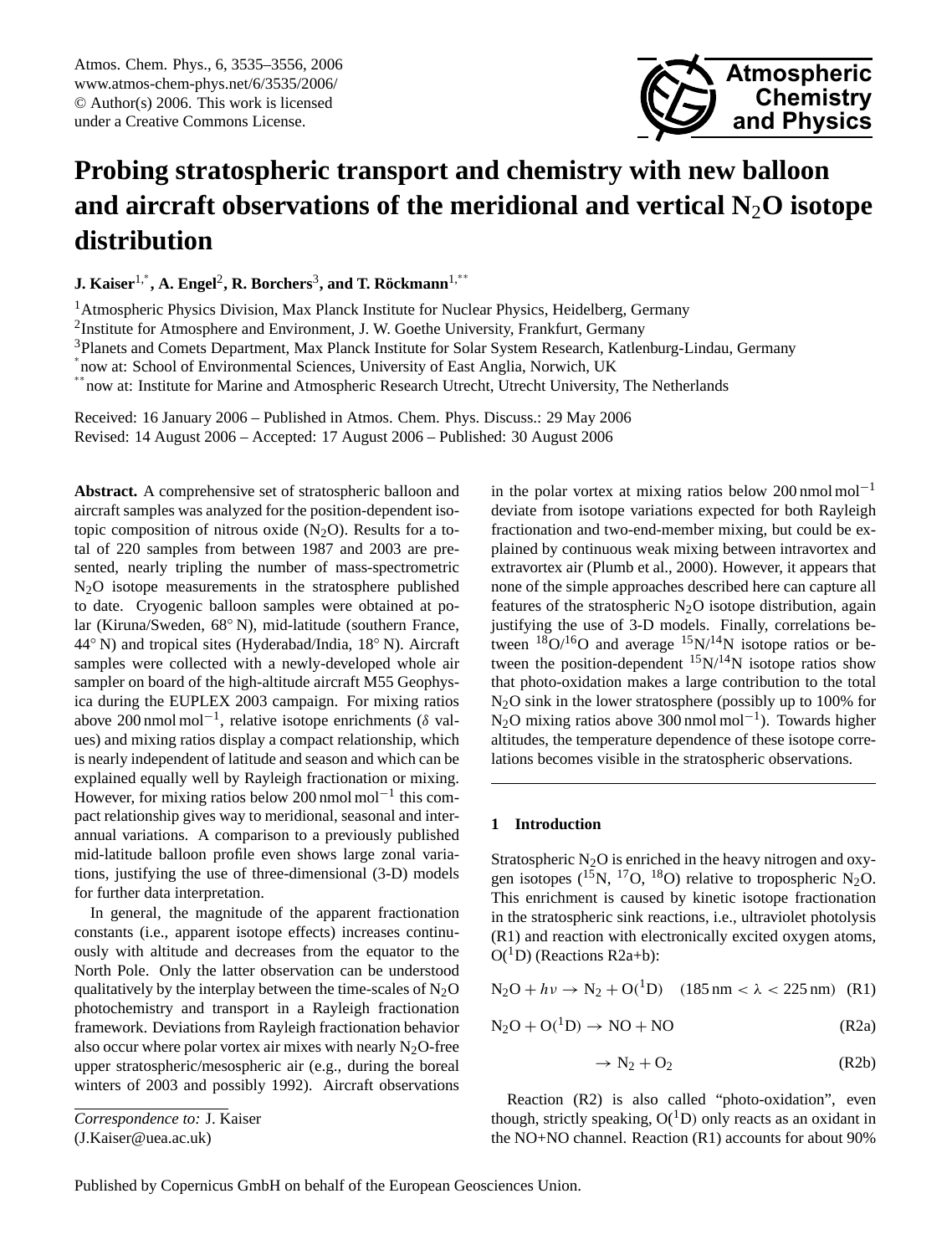of the total sink, whereas Reactions (R2a) and (R2b) contribute 6% and 4%, respectively (Minschwaner et al., 1993).

The dependence of the  $N_2O$  absorption spectrum on isotopic composition was already studied in the early 1980s (Selwyn and Johnston, 1981), but the relevance of this isotope effect for the  $15N$  enrichment observed in a single stratospheric N<sub>2</sub>O sample (Moore, 1974) was not recognized before the early 1990s (Yoshida et al., 1990). Two additional stratospheric air samples analyzed by Kim and Craig (1993) substantiated the  $N_2O$  isotope enrichment for both  $15N$  and  $18$ O, but the results may have been impaired by CO<sub>2</sub> contamination (Rahn and Wahlen, 1997). Laboratory studies of isotope fractionation in  $N_2O$  photolysis at 185 nm and during "photo-oxidation" found only small oxygen isotope effects (Johnston et al., 1995), in apparent contradiction to the stratospheric findings. However, additional high-quality field data from Rahn and Wahlen (1997) were accompanied by theoretical predictions of an increase of the photolytic isotope effect towards longer, stratospherically more relevant wavelengths (Yung and Miller, 1997). Laboratory measurements of isotope effects between 193 and 208 nm quickly showed that these theoretical predictions were qualitatively correct, but at least a factor of two too small in magnitude (Rahn et al., 1998). Analytical advances in the late 1990s then allowed the position-dependent measurement of the nitrogen isotope distribution between the terminal and central nitrogen atoms in  $N<sub>2</sub>O$  (Brenninkmeijer and Röckmann, 1999; Esler et al., 2000; Toyoda and Yoshida, 1999). The new techniques were immediately adopted for extensive laboratory measurements of kinetic isotope effects during photolysis (summarized in Kaiser et al., 2003b and von Hessberg et al., 2004) and the reaction of N<sub>2</sub>O with  $O(^1D)$  (Kaiser et al., 2002a; Toyoda et al., 2004). Our present understanding of these isotope effects can be considered to be very good.

The new analytical techniques were used for further stratospheric measurements, as evidenced by six publications (Griffith et al., 2000; Park et al., 2004; Röckmann et al., 2001; Toyoda et al., 2001, 2004; Yoshida and Toyoda, 2000). The paper by Toyoda et al. (2004) also contains the data from the earlier two papers by the same principal authors. All but the Fourier transform infrared-spectra (FTIR) of Griffith et al. (2000) were analyzed by isotope ratio mass-spectrometry (IRMS) of discrete whole-air samples, either obtained by aircraft (Park et al., 2004) or from balloon platforms. A total of 32 samples were analyzed by Park et al. (2004). Toyoda and co-workers analyzed 72 samples. In the following, we present data from an additional 132 balloon and 88 aircraft samples, obtained at latitudes between 18<sup>°</sup> N and 80◦ N. A subset of ten tropical, one mid-latitude, and eight polar samples were already included in our previous paper  $(Röckmann et al., 2001)$ . Importantly, we show two balloon profiles from Hyderabad/India at 18◦ N, the only existing stratospheric  $N<sub>2</sub>O$  isotope measurements at low latitudes. The tropics are important because there, the upwelling branches of the Hadley and the Brewer-Dobson circulation lead to net air mass transport from the troposphere to the stratosphere. Thus, the "youngest" stratospheric air masses are found in the tropics, where they undergo rapid photochemical processing. However, even though the geographic location of Hyderabad is in the tropics, this does not necessarily mean that the air mass sampled there can be considered tropical with respect to the atmospheric circulation system, as explained in Sect. [3.1.](#page-5-0) Further samples from the "deep" tropics are needed to fully characterize the isotopic composition of  $N_2O$  in upwelling tropical air.

We will use tracer-tracer diagrams of stratospheric  $N_2O$ isotope and concentration measurements to investigate transport, mixing and photochemical processes (Sects. [3.2](#page-5-1) and [3.3\)](#page-12-0). Using correlations between isotope enrichments and mixing ratios, it will be shown to what extent the influence of chemistry and transport on  $N_2O$  isotope distributions can be interpreted in the framework of a one-dimensional reactionadvection-diffusion regime (Sect. [3.2\)](#page-5-1), or as two-end member mixing relationships (Sect. [3.3\)](#page-12-0). Meridional and seasonal variations in apparent fractionation constants are identified, followed by the discussion of possible mechanisms explaining these variations (Sects. [3.2](#page-5-1) to [3.4\)](#page-15-0). We also show that the relationship between different intramolecular isotopic signatures of  $N_2O$  varies with altitude, giving insights into the contribution of individual  $N_2O$  sinks at different stratospheric levels (Sect. [3.5\)](#page-17-0).

# **2 Experimental methods**

# 2.1 Sample collection

Upper tropospheric and stratospheric balloon air samples from altitudes between 6 and 34 km were collected at one tropical (Hyderabad/India, 17.5◦ N), two mid-latitude (Aire sur l'Adour/France, 43.7◦ N; Gap/France, 44.4◦ N), and one polar site (Kiruna/Sweden, 67.9◦ N). We analyzed a total of 132 samples, which were collected using balloon-borne cryogenic whole air samplers during 12 launches between March 1987 and March 2003. The first eight profiles between 1987 and 1999 were acquired with the air sampler of the former Max Planck Institute (MPI) for Aeronomy, Katlenburg-Lindau/Germany (now: MPI for Solar System Research). The final four profiles were performed by the BONBON air sampler jointly developed by the Research Centre Jülich/Germany and the Institute for Meteorology and Geophysics (now: Institute for Atmosphere and Environment) at the J. W. Goethe University, Frankfurt/Germany. Both air samplers consist of 15 electro-polished stainless steel tubes immersed into liquid neon at a temperature of 27 K, but differ especially in the intake design (see Schmidt et al., 1987, for details). The sampling tubes have an internal volume of about  $500 \text{ cm}^3$  and usually contain between 2.5 and 25 dm<sup>3</sup> of sample at standard temperature and pressure (STP), corresponding to pressures between 0.54 and 5.4 MPa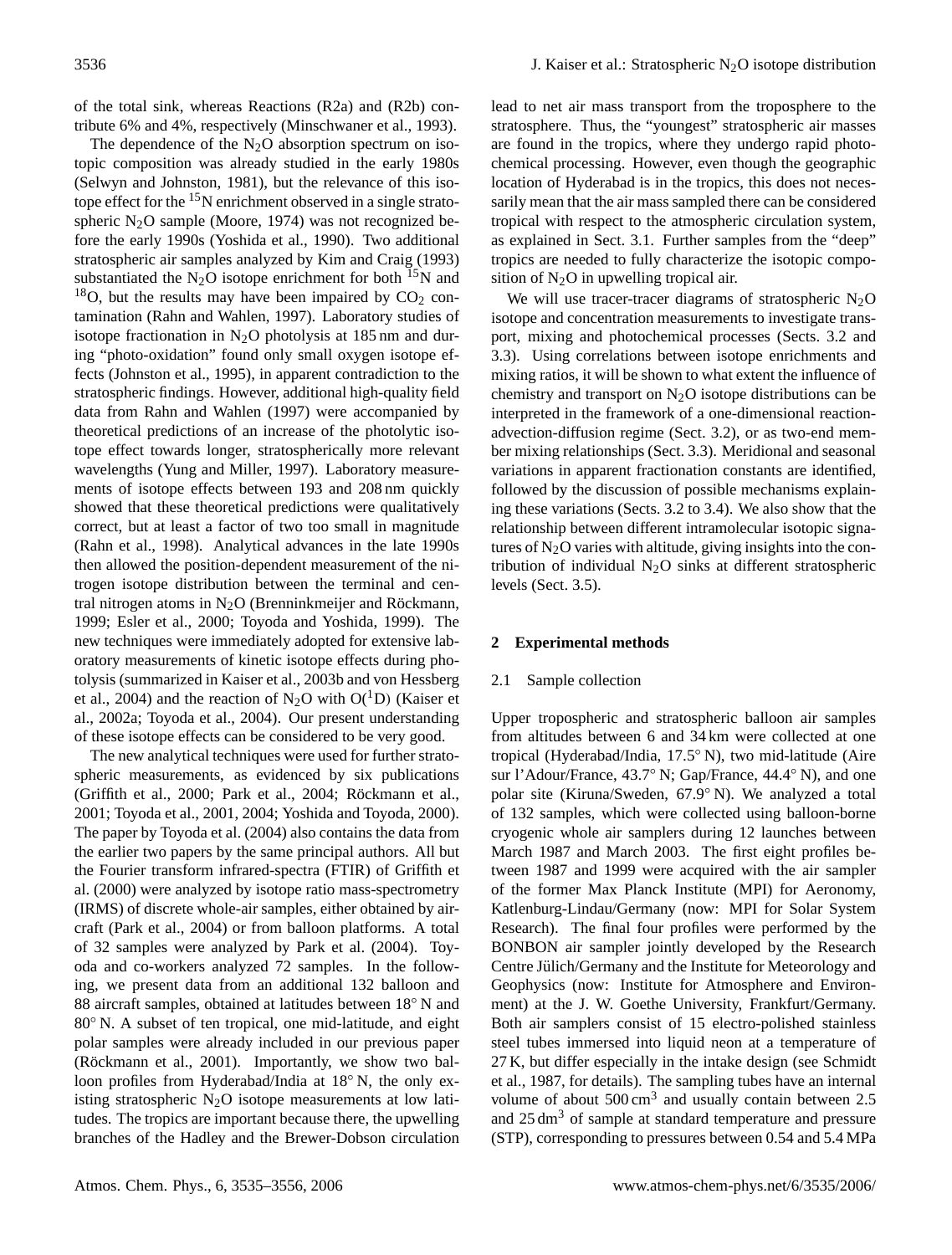at 20◦C. The altitude-resolution is about 1 km, sampling latitudes are essentially invariant, and longitude variations can be a few degrees, depending on the prevailing zonal winds during sample collection.

Aircraft samples were collected from the high-latitude research aircraft M55 Geophysica during the EUPLEX (European Polar Stratospheric Cloud and Lee Wave Experiment) campaign in January/February 2003 in Kiruna/Sweden (67.9 $\degree$  N). A total of 88 samples was analyzed for their N<sub>2</sub>O isotopic composition. The samples were collected using a new whole air sampler developed at the MPI for Nuclear Physics, Heidelberg/Germany. The sampler uses trace-gas clean metal bellows pumps to collect up to 20 samples into electro-polished stainless steel flasks of  $2 \text{ dm}^3$  internal volume. At a pressure of about 0.3 to 0.4 MPa, this gives sample amounts of 6 to 8 dm<sup>3</sup> (STP). The samples span a smaller altitude range (8 to 20 km) than individual balloon profiles, but larger latitude (65.6 to  $80^{\circ}$  N) and longitude (9.1 to  $48.8^{\circ}$  E) bands.

Table 1 summarizes sampling dates and locations of all published isotope measurements of stratospheric  $N_2O$ , including the 220 samples analyzed for this paper.  $N_2O$  is usually zonally well-mixed, but for completeness we show both latitude and longitude of the sampling locations, where available.

# 2.2 Isotope analysis and measurements of  $N<sub>2</sub>O$  mixing ratios

The position-dependent isotopic composition of  $N_2O$  was measured as described previously (Röckmann et al., 2003b). We assign a locant 1 to the terminal nitrogen atom in  $N<sub>2</sub>O$ and a locant 2 to the central nitrogen atom, so that the corresponding relative isotope enrichments ( $\delta$  values) are designated  $1\delta^{15}$ N and  $2\delta^{15}$ N. Other authors use a locant β for the terminal and  $\alpha$  for the central nitrogen atom (Yoshida and Toyoda, 2000). δ values are defined as relative deviations of the isotope ratio of a sample to a reference isotope ratio:

$$
\delta = \frac{R_{\text{sample}}}{R_{\text{reference}}} - 1\tag{1}
$$

The isotope ratio  $R$  is defined as the abundance ratio of the heavier isotope and the lighter isotope, i.e.,  $^{15}N$  and  $^{14}N$  in the case of nitrogen and  $18$ O and  $16$ O in the case of oxygen. Variations of the  $17O/16O$  isotope ratio were not measured, but for data reduction purposes, we assume that stratospheric N<sub>2</sub>O has the same small relative <sup>17</sup>O excess of  $\Delta^{17}$ O=0.9‰ as tropospheric  $N_2O$  (Kaiser et al., 2003a). This assumption follows theoretical considerations (Kaiser and Röckmann, 2005), but the possible error introduced by this assumption is small because the <sup>17</sup>O correction to the  $\delta^{15}N$  values is only about  $-0.1\Delta^{17}$ O for <sup>2</sup>δ<sup>15</sup>N and  $-0.05$   $\Delta^{17}$ O for average  $\delta^{15}N = ({}^{1}\delta^{15}N + {}^{2}\delta^{15}N)/2$ .

Generally, the reference isotope ratios are those of air- $N_2$ for nitrogen and Vienna Standard Mean Ocean Water (VS- MOW) for oxygen isotope measurements. However, in the present paper we frequently deviate from this convention and express the stratospheric isotope ratios relative to those of tropospheric  $N_2O$ . Thus, the individual isotope signatures are more easily intercomparable. Moreover, assigning a specific position-dependent nitrogen isotope scale is problematic at the present time because two significantly different absolute isotope calibrations exist and the discrepancies have not been resolved yet (Kaiser et al., 2004a; Toyoda and Yoshida, 1999). To compare the isotope profiles for individual years directly, we apply a further normalization by correcting for the temporal trend in the isotope ratio of tropospheric  $N_2O$ and the age of stratospheric air (Sect. [3.2\)](#page-5-1). Furthermore, we can study variations in the ratio between position-dependent isotope signatures for individual samples in order to separate isotope variations due to transport from those due to changing chemistry (Sect. [3.5\)](#page-17-0).

In practice, we base our isotope measurements on a tank of tropospheric  $N_2O$ , which was collected on 15 March 2002 at Mount Schauinsland in southwest Germany (SIL-N<sub>2</sub>O). Its isotope composition was determined by offline N2O isotope analysis (Kaiser et al., 2003a) and found to be  $\delta^{15}N=(6.6\pm0.1)\%$ ,  ${}^{1}\delta^{15}N=(-16.0\pm0.2)\%$ , <sup>2</sup>δ<sup>15</sup>N=(29.1±0.2)‰ and δ<sup>18</sup>O=(44.6±0.1)‰. In order to avoid large nonlinearity corrections (see Röckmann et al., 2003b), we adjusted the extraction time of the trace gas preconcentration system using a previously measured  $N_2O$  mixing ratio value so that the peak area matched that of the Schauinsland reference tank sample (about 4.4 Vs for the  $N_2O^+$  peak, corresponding to 2.0 nmol of  $N_2O$ ). In cases where the available sample amount was limited, this was not always possible, but even then, the necessary non-linearity corrections were at most 0.5‰ for  $\delta^{15}N$  and  $\delta^{18}O$  and less than 1.5‰ for  $1\delta^{15}N$  and  $2\delta^{15}N$ . This concerned samples from the high latitudes and/or altitudes with correspondingly low mixing ratios and high  $\delta$  values, so that the relative error due to this non-linearity correction is small. For analyses of the  $N_2O^+$  molecular ion, sample sizes ranged from 0.3 to 2.1 nmol (0.5 to 4.6 Vs) with an average of  $(1.7\pm0.4)$  nmol or (3.6 $\pm$ 0.9) Vs. For the NO<sup>+</sup> fragment ion, which is used for position-dependent  $15N$  analysis, the range was 1.0 to 7.0 nmol (0.4 to 2.8 Vs) with an average of  $(4.4 \pm 1.0)$  nmol or  $(1.7\pm0.4)$  Vs. A larger amount of sample was used for NO<sup>+</sup> fragment analysis because the relative abundance of  $NO<sup>+</sup>$ in the N<sub>2</sub>O mass spectrum is only about 20% of the N<sub>2</sub>O<sup>+</sup> molecular ion for the mass spectrometers and ion source configurations we were using.

All isotope analyses were performed on a Finnigan Delta Plus XL isotope ratio mass spectrometer except for the last balloon flight on 6 March 2003, which was analyzed on a Delta Plus XP mass spectrometer. The Delta Plus XP allows simultaneous registering of mass-to-charge ratios 30, 31, 44, 45, and 46, which has the advantage of requiring only a single extraction/injection of sample for analysis. The reproducibility for a 2 nmol  $N_2O$  sample was about 0.15‰ for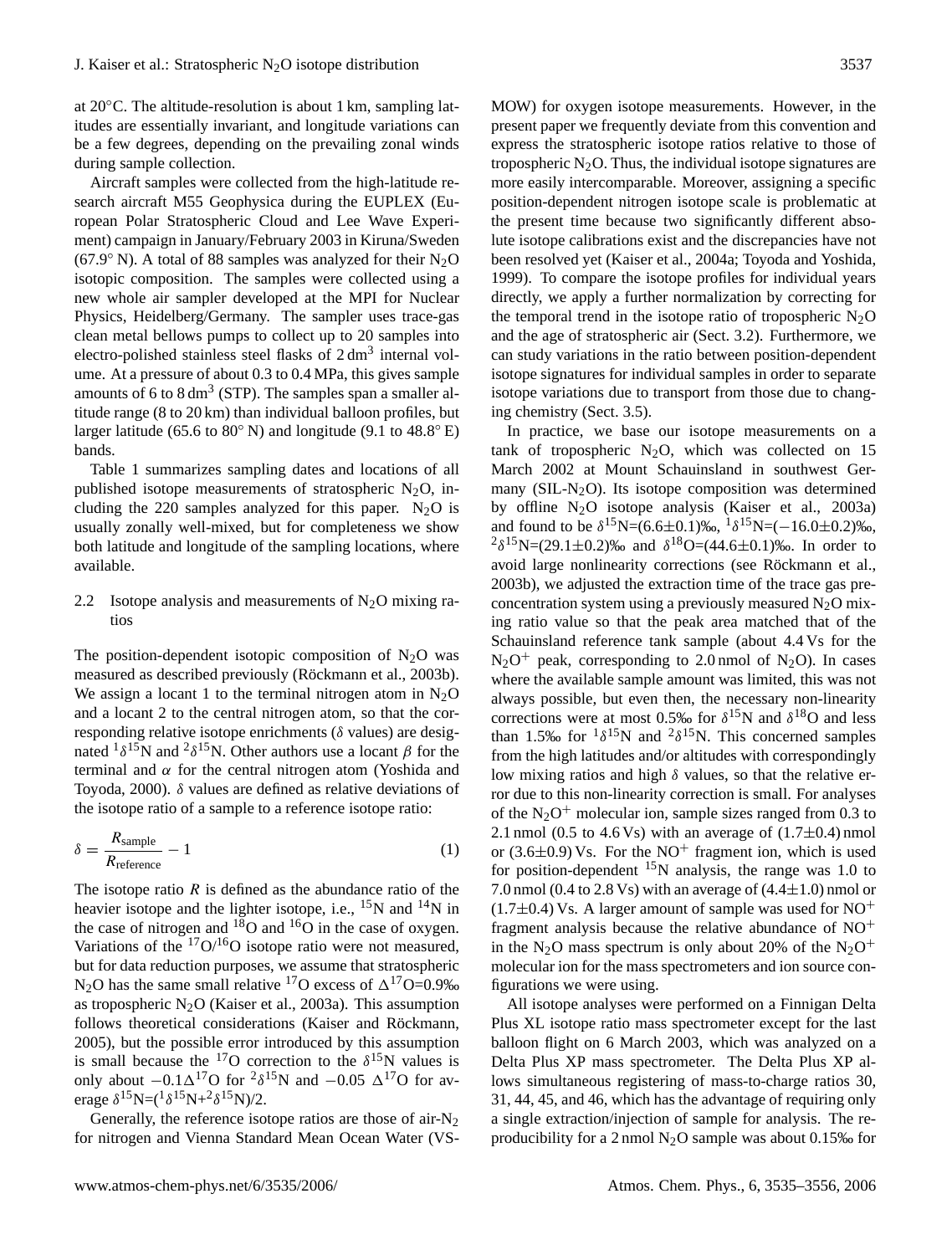Table 1. Sampling dates and locations of past upper tropospheric and stratospheric N<sub>2</sub>O isotope measurements. Unknown dates are marked by x's. Most isotope measurements have been performed by isotope-ratio mass spectrometry (IRMS), except for the Fourier transform infrared spectroscopic (FTIR) data of Griffith et al. (2000).

| Location<br>or campaign | Date                       | Latitude<br>$\rm ^{\circ}$ N | Longitude<br>°Ε | Altitude<br>km         | Samples          | Reference                         |
|-------------------------|----------------------------|------------------------------|-----------------|------------------------|------------------|-----------------------------------|
| Mildura, Australia      | xx xxx 197x                | $-34$                        | 142             | 21                     | $\mathbf{1}$     | Moore (1974)                      |
| Kiruna, Sweden          | 10 Jan 1988                | 68                           | 20              | 13                     | 1                | Kim and Craig (1993)              |
|                         | 10 Feb 1988                | 68                           | 20              | 18                     | $\mathbf{1}$     |                                   |
| Kiruna, Sweden          | 10 Feb 1988                | 68                           | 20              | $14 + 23$              | 2                | Rahn and Wahlen (1997)            |
| Contiguous USA          | 27 Jan 1988                | 46                           | -94             | 17                     | 1                |                                   |
|                         | 10 May 88                  | 39 - 45                      | -94             | $17 + 18$              | 2                |                                   |
|                         | 12 April 1989              | 40–48                        | -94             | $15 + 17$              | 2                |                                   |
| Fort Sumner, USA        | 14 Sep 1992                | 34                           | $-104$          | 18–35                  | 1 profile        | Griffith et al. (2000)            |
|                         | 15 Sep 1992                | 34                           | $-104$          | $18 - 35$              | 1 profile        |                                   |
|                         | 25 Sep 1993                | 34                           | $-104$          | $18 - 35$              | 1 profile        |                                   |
|                         | 26 Sep 1993                | 34                           | $-104$          | 18–35                  | 1 profile        |                                   |
|                         | 22 May 1994                | 34                           | $-104$          | 18–35                  | 1 profile        |                                   |
|                         | 28 Sep 96                  | 34                           | $-104$          | $18 - 35$              | 1 profile        |                                   |
| Fairbanks, USA          | 8 May 1997                 | 65                           | $-148$          | $18 - 32$              | 1 profile        |                                   |
|                         | 7 July 1997                | 65                           | $-148$          | $18 - 30$              | 1 profile        |                                   |
| Kiruna, Sweden          | 3 Dec 1999                 | 68                           | 21              | $18 - 32$              | 1 profile        |                                   |
| POLARIS I               | 26 April 1997              | $81 - 88$                    | n/a             | 17–19                  | 4                | Park et al. (2004)                |
| POLARIS II              | 29 June 1997               | 62                           | n/a             | 21                     | 1                |                                   |
|                         | 30 June 1997               | $63 - 66$                    | n/a             | $19 - 21$              | 3                |                                   |
|                         | 7 July 1997                | 73-89                        | n/a             | $17 - 21$              | 3                |                                   |
|                         | 10 July 1997               | 64                           | n/a             | 21                     | 1                |                                   |
| <b>POLARIS III</b>      | 15 Sep 1997                | 65                           | n/a             | $13 - 19$              | 4                |                                   |
|                         | 18 Sep 1997                | 79                           | n/a             | 19                     | 1                |                                   |
| <b>SOLVE</b>            | 23 Jan 2000<br>27 Jan 2000 | $63 - 65$<br>63–66           | n/a<br>n/a      | $11 - 18$<br>20        | 3<br>3           |                                   |
|                         | 2 Feb 2000                 | 64                           | n/a             | 19                     | $\mathbf{1}$     |                                   |
|                         | 3 Feb 2000                 | 69                           | n/a             | 18                     | $\mathbf{1}$     |                                   |
|                         | 5 March 2000               | 68-70                        | n/a             | 17–19                  | $\boldsymbol{2}$ |                                   |
|                         | 11 March 2000              | $61 - 72$                    | n/a             | $17 - 20$              | 5                |                                   |
| Sanriku, Japan          | 4 June 1990                | 39                           | 142             | $16 - 35$              | 9                | Toyoda et al. (2001, 2004),       |
|                         | 3 Sep 1998                 | 39                           | 142             | $15 - 30$              | 11               | Yoshida and Toyoda (2000)         |
|                         | 31 May 1999                | 39                           | 142             | $15 - 35$              | 11               |                                   |
|                         | 28 Aug 2000                | 39                           | 142             | $15 - 32$              | 10               |                                   |
|                         | 30 May 2001                | 39                           | 142             | $15 - 34$              | 11               |                                   |
| Kiruna, Sweden          | 22 Feb 1997                | 68                           | 20              | $10 - 26$              | 11               |                                   |
| Syowa, Antarctica       | 3 Jan 1998                 | $-69$                        | 40              | $10 - 30$              | 9                |                                   |
| Hyderabad, India        | 26 March 1987              | 18                           | 79              | $17 - 26$              | 5                | Röckmann et al. (2001); this work |
|                         | 29 April 1999              | 18                           | 79              | $10 - 28$              | 10               |                                   |
| Aire sur l'Adour        | 30 Sep 1993                | 44                           | 0               | $10 - 32$              | 14               |                                   |
| (ASA), France           | 9 Oct 2001                 | 44                           | $^{-1}$         | $12 - 31$              | 14               |                                   |
|                         | 24 Sep 2002                | 44                           | $_{0-1}$        | $12 - 32$              | 9                |                                   |
| Gap, France             | 23 June 1999               | 44                           | $3 - 6$         | $8 - 34$               | 15               |                                   |
| Kiruna, Sweden          | 18 Jan 1992                | 68                           | 21              | $6 - 27$               | 2                |                                   |
|                         | 6 Feb 1992                 | 68                           | 21              | $7 - 23$               | 9                |                                   |
|                         | 20 March 1992              | 68                           | 21              | $7 - 25$               | 9                |                                   |
|                         | 7 March 1995               | 68                           | 21              | $7 - 30$               | 11               |                                   |
|                         | 1 March 2000               | 68                           | $24 - 28$       | $9 - 21$               | 11               |                                   |
|                         | 6 March 2003               | 68                           | $22 - 27$       | $11 - 30$              | 13               |                                   |
| <b>EUPLEX</b>           | 19 Jan 2003                | 77                           | 21<br>$16 - 18$ | 20                     | $\mathbf{1}$     |                                   |
|                         | 23 Jan 2003<br>26 Jan 2003 | 66-73<br>66-73               | $21 - 23$       | $18 - 20$<br>$18 - 19$ | 13<br>5          |                                   |
|                         | 6 Feb 2003                 | 66–79                        | $9 - 19$        | $17 - 20$              | 16               |                                   |
|                         | 8 Feb 2003                 | $67 - 72$                    | 15–27           | $17 - 20$              | 18               |                                   |
|                         | 9 Feb 2003                 | 68–80                        | 23–49           | 14–19                  | 19               |                                   |
|                         | 11 Feb 2003                | $67 - 70$                    | $12 - 26$       | $8 - 15$               | 16               |                                   |
|                         |                            |                              |                 |                        |                  |                                   |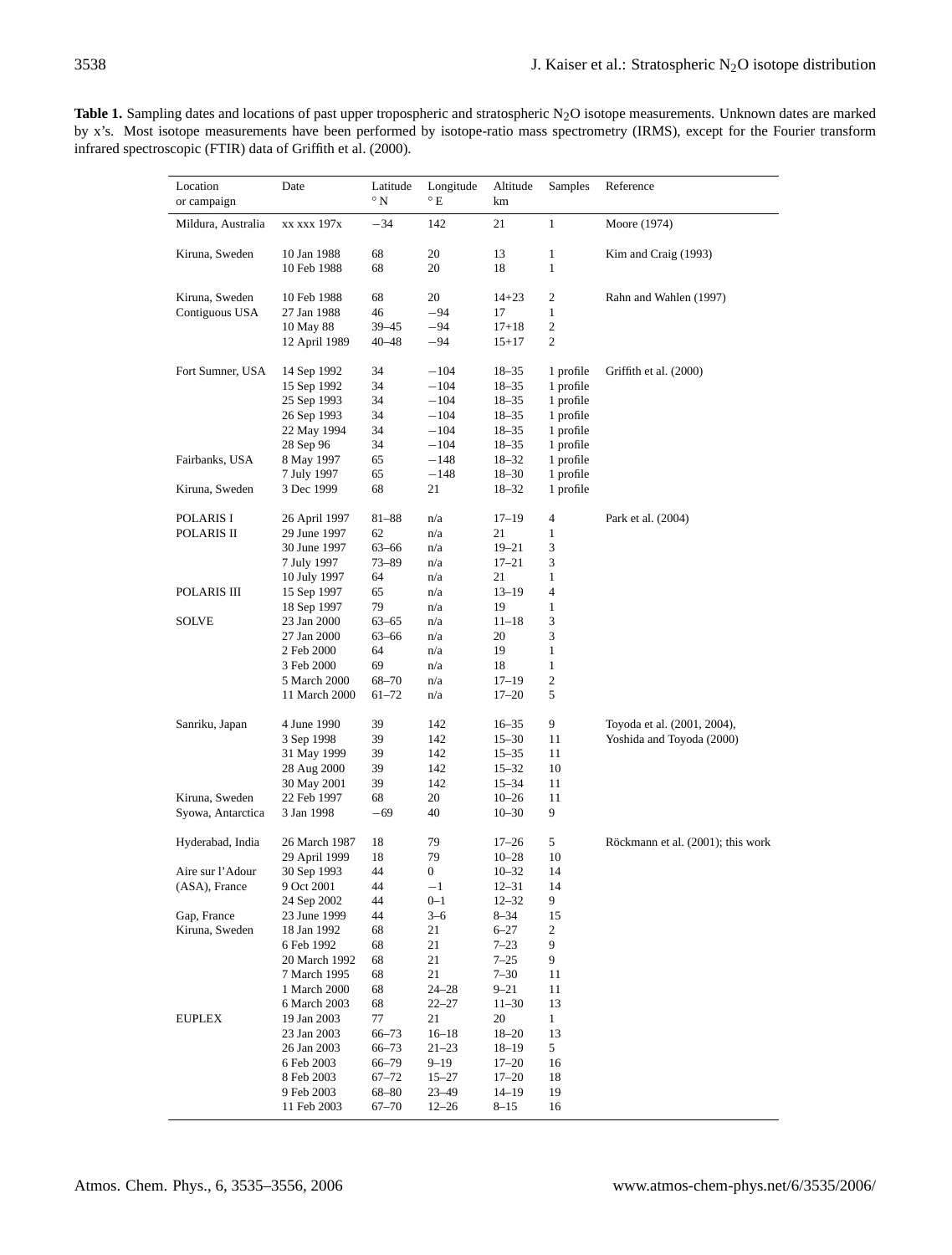

**Fig. 1.** Difference between  $N_2O$  mixing ratios derived from the NO<sup>+</sup> fragment ion and the  $N_2O^+$  molecular ion peak areas versus N<sub>2</sub>O mixing ratios derived from the N<sub>2</sub>O<sup>+</sup> molecular ion peak area (195 of 213 samples). The average difference is  $(1.3 \pm 2.1)$  nmol mol<sup>-1</sup>.

 $δ<sup>15</sup>N$  and  $δ<sup>18</sup>O$  and about 0.5‰ for  $<sup>1</sup>δ<sup>15</sup>N$  and  $<sup>2</sup>δ<sup>15</sup>N$ , which</sup></sup> is the best precision achieved to date for stratospheric  $N_2O$ samples (Park et al., 2004; Toyoda et al., 2004).

Mixing ratios  $(\mu)$  were calculated by comparing the extraction time-weighted peak areas of the stratospheric samples with those of the Schauinsland reference tank samples. The  $N<sub>2</sub>O$  mixing ratio of the Schauinsland reference tank was determined by Ingeborg Levin at the Institute for Environmental Physics, Heidelberg/Germany, using GC-ECD (gas chromatography-electron capture detection) and found to be (319.0±0.2) nmol/mol (SIO98 scale; Prinn et al., 2000).  $N_2O$  mixing ratios were derived both from  $NO^+$  fragment and  $N_2O^+$  molecular ion peak areas. Fig. 1 shows that they follow a 1:1 relationship very closely, with the  $NO^+$ derived mixing ratio being on average  $(1.3\pm 2.1)$  nmol mol<sup>-1</sup> higher. The average relative difference, which is more important for the derivation of stratospheric apparent fractionation constants, is  $(0.7\pm1.1)$ % (excluding five outliers of  $-15$ %,  $-7\%$ , 8%, 10%, and 46%). We adopt the mean of the N<sub>2</sub>O<sup>+</sup>and the  $NO<sup>+</sup>$ -derived mixing ratio as the mixing ratio of the individual sample. For a subset of 47 samples, we have compared this mixing ratio to independent GC-ECD measurements at the Institute for Meteorology and Geophysics of the University of Frankfurt (Fig. 2). The average difference between these two values is  $-(0.2\pm 2.4)$  nmol mol<sup>-1</sup>, and the average relative difference is  $(-0.3\pm 2.1)$ % (excluding two outliers of −18% and 11%), with relative differences of 1%



Fig. 2. Difference between N<sub>2</sub>O mixing ratio determined with mass-spectrometric (MS) and electron capture detection (ECD) versus  $N<sub>2</sub>O$  mixing ratio determined by ECD (47 of 213 samples). The average difference is  $-(0.2\pm 2.4)$  nmol mol<sup>-1</sup>.

or smaller for larger mixing ratios and larger relative differences for smaller mixing ratios. Thus, precision and accuracy of the mixing ratio measurements by mass spectrometry are sufficient for the derivation of apparent fractionation constants with an uncertainty of about 1%.

#### **3 Results and discussion**

We start this section with a general description of the balloon profiles in terms of their mixing ratios and then proceed to explore the variation of the isotopic composition with the mixing ratio. In a first step, we will interpret the data in a Rayleigh fractionation framework, as applied in past studies of stratospheric  $N_2O$  (Griffith et al., 2000; Park et al., 2004; Rahn and Wahlen, 1997; Röckmann et al., 2001; Toyoda et al., 2001). As a second step and partly in response to a question raised by Park et al. (2004), we explore to what extent simple two-end-member mixing can describe the covariation between isotope and mixing ratios and whether a more complex "continuous weak mixing" scheme (Plumb et al., 2000) can give a better description for part of the data. Finally, we investigate whether correlations between  $N_2O$  isotope signatures are useful indicators of the partitioning between  $O(^1D)$  and photolytic N<sub>2</sub>O sinks and of changes of temperature and actinic fluxes with altitude.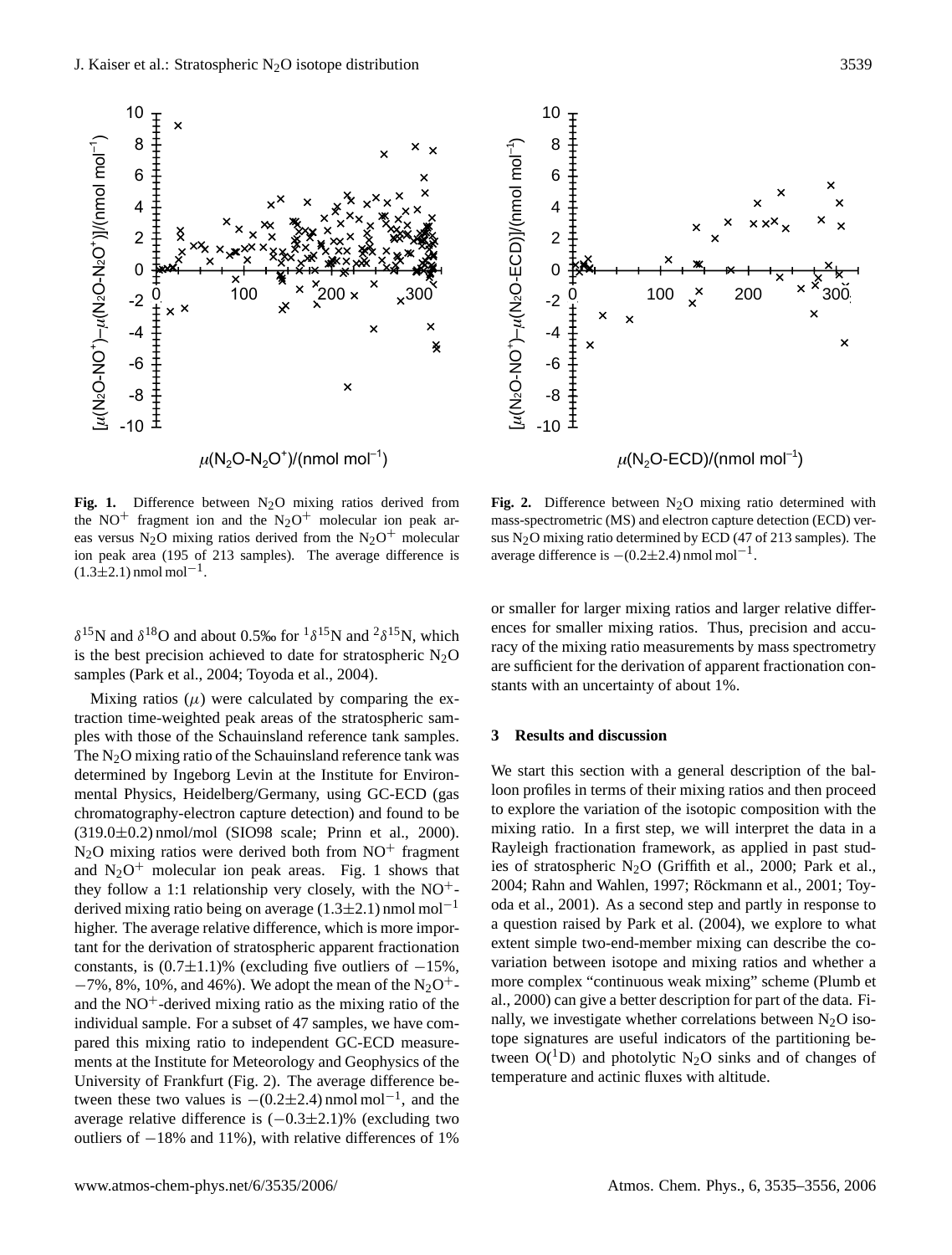

**Fig. 3.** Vertical profiles of  $N_2O$  mixing ratios from the balloon flights (ASA: Aire sur l'Adour). The EUPLEX 2003 aircraft samples have been omitted to avoid congestion of the plot. The mixing ratios have not been adjusted for the sampling date and the stratospheric age of air (Sect. [3.2\)](#page-5-1).

## <span id="page-5-0"></span>3.1  $N_2$ O mixing ratios

Figure 3 shows vertical profiles of the  $N_2O$  mixing ratio. The decrease of tropopause altitude,  $z_{\text{trop}}$ , from the low-latitude Indian samples ( $z_{\text{trop}} \approx 16 \text{ km}$ ) to the polar Kiruna samples  $(z_{\text{trop}} \approx 7 \text{ km})$  can be estimated from the point where the mixing ratio starts to drop below its tropospheric value of 310 to 320 nmol mol<sup>-1</sup>. Correspondingly, the profiles can be separated into those of polar character (all Kiruna profiles except for the high altitude-samples of the Kiruna 03/95 profile), mid-latitude character (Gap 06/99, all Aire sur l'Adour profiles, and the high-altitude Kiruna 03/95 samples) and tropical character (India profiles). The Kiruna profiles were obtained in winter and generally sampled air from inside the polar vortex, although the distinction between polar and midlatitude samples is only unambiguous for mixing ratios below 290 nmol mol<sup>-1</sup>. In contrast, the polar vortex had already broken up completely by the time of the 03/95 balloon launch and the resulting  $N_2O$  profile corresponds to a mid-latitude one. The distinction between tropical and midlatitude samples can be made most clearly for mixing ratios above 250 nmol mol−<sup>1</sup> , but some overlap occurs for lower mixing ratios.

The above classification based on the vertical  $N_2O$  profiles is rather crude and sensitive to intra- and interannual synoptic changes of the large-scale stratospheric circulation. Correlations between different stratospheric trace gases are better suited to segregate the stratosphere into regions because characteristic tracer-tracer relationships develop in areas where exchange time-scales due to transport and mixing are significantly shorter than the instantaneous chemical lifetimes. Michelsen et al. (1998) developed an  $N_2O-CH_4$  climatology with polynomial fits for different stratospheric regions and we show our data in context of these fits in Fig. 4. No clear separation into stratospheric regions is possible for  $N_2O$ mixing ratios above 150 nmol mol<sup>-1</sup>, but below this value, the picture that developed from the vertical  $N_2O$  profiles is confirmed with one exception: The  $140$  nmol mol<sup>-1</sup> sample obtained from the India 04/99 launch clearly stands out as a tropical  $N_2O$  sample, whereas the India 03/87 samples rather show mid-latitude character. This is in line with historic CH<sup>4</sup> profile variations, which showed that the intertropical convergence zone (ITCZ) moves northward across the sampling location of Hyderabad between end of March and end of April, but was still south of Hyderabad on 26 March 1987 (Patra et al., 2003). Some caution is warranted in the interpretation of our data in context of these  $CH_4$ -N<sub>2</sub>O relationships because the latter have been derived with data from the years 1993 and 1994 (Michelsen et al., 1998), but will change in time due to the different relative growth rates of atmospheric  $N_2O$ and CH<sup>4</sup> of 0.25%/a and between 0 and 0.8%/a, respectively (Prather et al., 2001). This, in addition to natural variability, may explain why some samples fall above or below the generic  $N_2O$ -CH<sub>4</sub> climatology.

# <span id="page-5-1"></span>3.2 Isotope variations in a Rayleigh fractionation framework

Figure 5 shows the relationship between average  $\delta^{15}$ N values (relative to  $SL-N<sub>2</sub>O$ ) and  $N<sub>2</sub>O$  mixing ratios. The isotopic enrichment generally increases with decreasing mixing ratios due to the increasing degree of photochemical removal of  $N<sub>2</sub>O$  and the associated kinetic isotope effects, which lead to preferential destruction of the lighter isotopologues. Samples with mixing ratios above 200 nmol mol<sup>-1</sup> display a uniform compact relationship independent of latitude, which was also noted by Park et al. (2004). However, samples with  $\mu$ <200 nmol mol<sup>-1</sup> clearly split up into different profiles, depending on latitude and sampling season. Mid-latitude samples collected in fall maintain a rather compact relationship even below 200 nmol mol−<sup>1</sup> . In contrast, samples from polar latitudes (Kiruna) and the mid-latitude summer profile (Gap 06/99) differ substantially among each other and from the fall mid-latitude profiles. Notably, the Kiruna 03/95 profile, which was classified as a mid-latitude profile based on its CH<sub>4</sub>-N<sub>2</sub>O correlation and the shape of the vertical N<sub>2</sub>O profile, falls below the ASA fall profiles. It is similar to the Gap 06/99 summer profile, though. The polar vortex samples show  $\delta^{15}$ N variations of up to about 30‰ for the same N2O mixing ratio, which means that the photochemical and transport processes that establish the mid-latitude  $\delta-\mu$  relationship do not prevail in the polar vortex. This is due to dynamic isolation of the polar vortex from mid-latitude air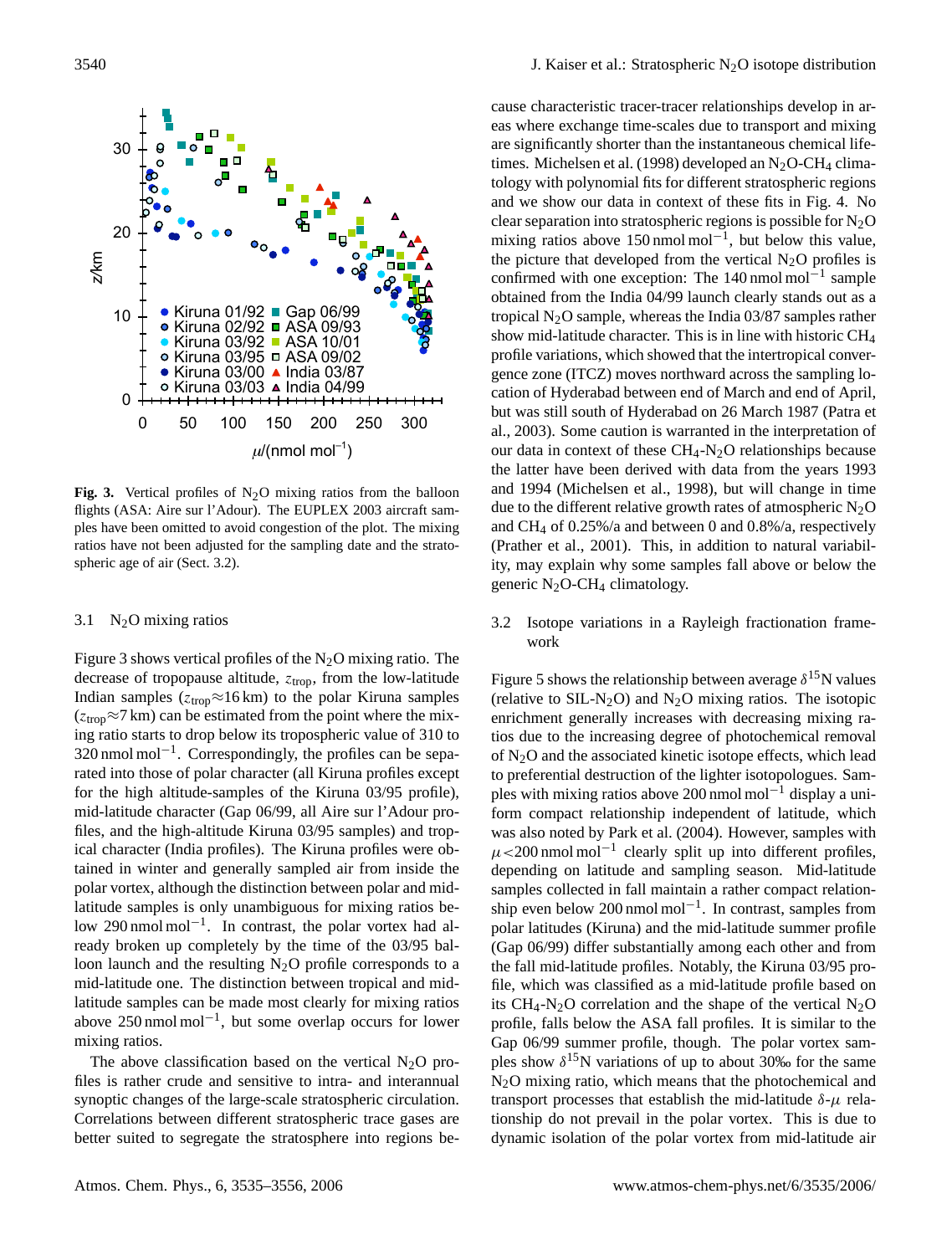

**Fig. 4.** Correlation between CH<sub>4</sub> and N<sub>2</sub>O mixing ratios, measured by gas chromatography-isotope ratio mass spectrometry. Reference curves for vortex, mid-latitude and tropical air are from ATMOS measurements (Michelsen et al., 1998).

masses and the limited degree of photochemical processing that occurs over the dark polar areas. In addition, mixing with upper stratospheric and/or mesospheric air (Sect. [3.3\)](#page-12-0) can play a role.

For illustrative purposes, Fig. 5 also shows two hypothetical Rayleigh fractionation lines, which have been calculated assuming a closed system with no sources and a single sink with an isotope effect  $\varepsilon$  of  $-38.0\%$  and  $-19.2\%$ , respectively. Rayleigh fractionation then leads to  $\delta = (\mu/\mu) \epsilon - 1$ , with  $\mu/\mu$ <sub>T</sub> being the N<sub>2</sub>O mixing ratio at the tropopause. The two limits for  $\varepsilon$  correspond to an intrinsic photochemical isotope effect as expected from broadband photolysis at room temperature with a 10% contribution from  $N_2O$ photo-oxidation and the apparent isotope effect expected for transport-limited conditions (about half the intrinsic isotopic effect) (Kaiser et al., 2002a, b). These upper and lower bounds delimit the range of isotope effects, which can be realized in a purely one-dimensional reaction-advectiondiffusion system at steady-state (see also Sect. [3.5\)](#page-17-0). This was demonstrated for the reaction-diffusion system (Kaiser et al., 2002a; Kaye, 1987; Morgan et al., 2004), but is still valid even if advection is included due to the linearity of the corresponding differential equation (Kaiser and Röckmann,  $2006<sup>1</sup>$  $2006<sup>1</sup>$  $2006<sup>1</sup>$ ). As noted in most previous publications on stratospheric  $N_2O$  isotopes (e.g., Rahn et al., 1998; Röckmann et al., 2001; Toyoda et al., 2001), the stratospheric measurements clearly fall below the  $\delta-\mu$  relationship defined by the intrinsic isotope effect, which is due to transport and mixing effects. The magnitude of the intrinsic isotope effect used here is only an estimate because, on the one hand, the photolytic isotope effect is larger at lower (stratospheric) temperatures (Kaiser et al., 2002b; von Hessberg et al., 2004) and, on the other hand, the contribution of the photo-oxidation sink may vary (Sect. [3.5\)](#page-17-0). In any case, a simple Rayleigh model fails to describe the measurements. For mixing ratios below 70 nmol mol−<sup>1</sup> , the attenuation of the intrinsic isotope effect due to diffusion and advection can explain this discrepancy because the observations lie mostly above the apparent fractionation constant under transport-limited conditions. However, at mixing ratios greater than 70 nmol mol<sup>-1</sup>, some  $\delta$  values are even smaller than expected for the onedimensional, transport-limited case. This means that other effects such as mixing have to be invoked to explain the observations (see Sect. [3.3\)](#page-12-0). It should also be noted that the above analysis is simplified in the sense that it uses only tropospheric N<sub>2</sub>O mixing ratios and  $\delta$  values as initial conditions for the Rayleigh fractionation approximation and does not consider variations of the fractionation constant as  $N_2O$ gets depleted. A more appropriate approach will therefore be used in the following section, in which we use the local slope in a Rayleigh fractionation plot to estimate the apparent fractionation constant.

<span id="page-6-1"></span>3.2.1 Normalization for atmospheric trends and stratospheric age of air

For a quantitative analysis of the observed  $\delta$  values in a Rayleigh fractionation framework, we apply a normalization for the time of sampling (the samples span a range of 16

<span id="page-6-0"></span> $<sup>1</sup>$ Kaiser, J. and Röckmann, T.: Effective isotope effects in atmo-</sup> spheric and oceanic environments, in preparation, 2006.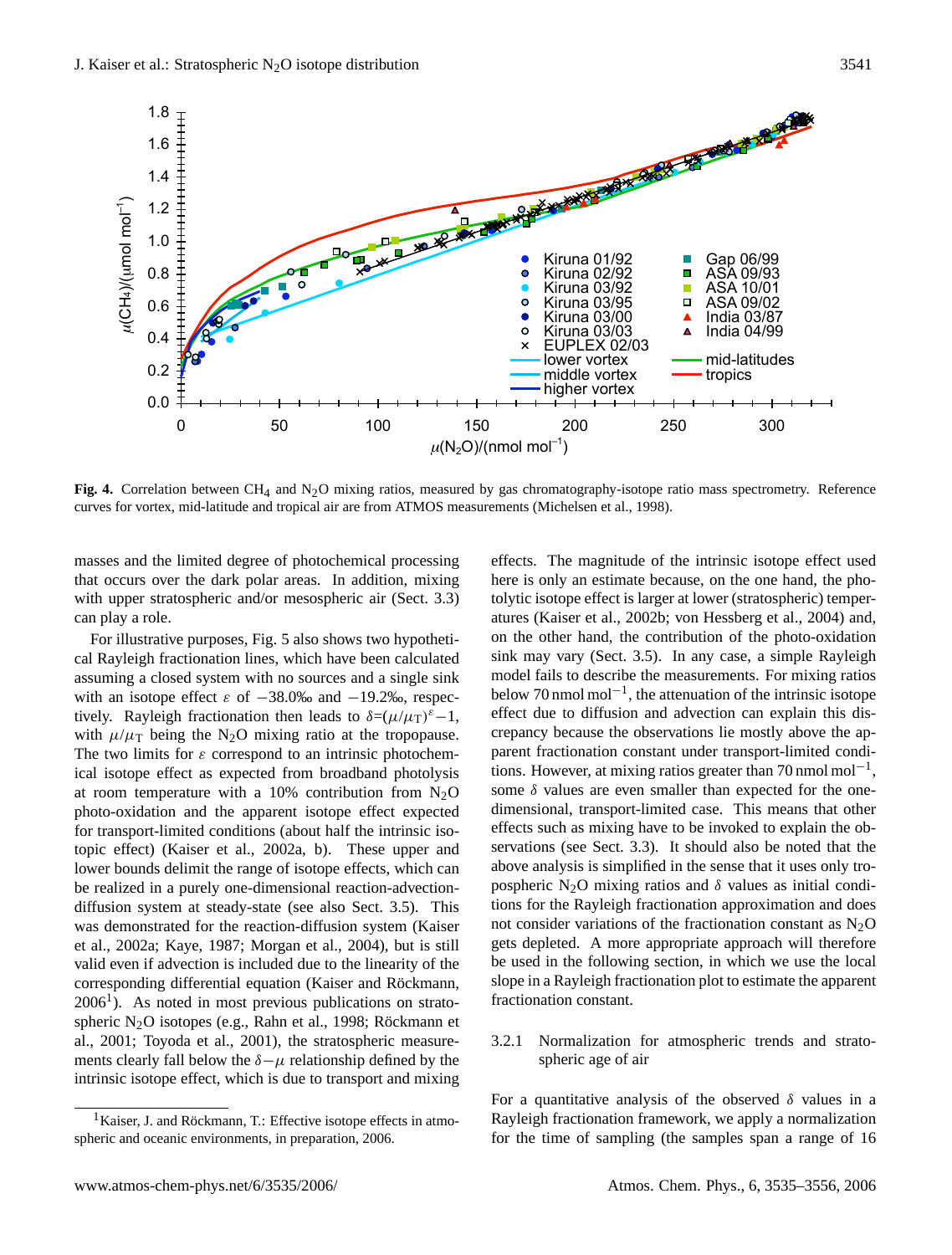

**Fig. 5.** Compact relationship between  $\delta$  values and mixing ratios down to 200 nmol mol−<sup>1</sup> , divergent relationship below, with higher δ values for mid-latitude samples than for polar locations. However, note the mid-latitude profile for Kiruna 03/95 (outside of polar vortex), which was classified as a mid-latitude profile based on its  $CH_4$ -N<sub>2</sub>O correlation (Sect. [3.2](#page-5-1) and Fig. 4), but is within the range of other polar profiles in  $\delta-\mu$  space.  $\delta$  values are relative to SIL-N2O. Also shown are two hypothetical Rayleigh fractionation lines, which have been calculated assuming isotope effects  $\varepsilon$  of  $-38.0\%$ and  $-19.2\%$ , respectively. These two limits for  $\varepsilon$  correspond to an intrinsic photochemical isotope effect as expected from broadband photolysis at room temperature with a 10% contribution from N2O photo-oxidation and the apparent isotope effect expected for transport-limited conditions (about half the intrinsic isotopic effect) (Kaiser et al., 2002a, b).

years) and the age of stratospheric air. In order to make the different profiles intercomparable, we first adjust the measured isotopic compositions to a specific date in order to normalize for the changing isotopic composition of modern atmospheric  $N_2O$ . Due to anthropogenic inputs of isotopically light N<sub>2</sub>O, the  $\delta$  values are decreasing with time, as deduced from analyses of Antarctic firn air (Bernard et al., 2006; Röckmann et al., 2003a; Sowers et al., 2002) and direct atmospheric measurements (Röckmann and Levin, 2005). As a base date, we arbitrarily chose the sampling date of the SIL-N<sub>2</sub>O reference tank  $(15 \text{ March } 2002)$ . The normalization correction we apply is based on recent direct measurements of the position-dependent isotope composition of archived, clean southern hemisphere background air samples collected at the German Antarctic "Georg von Neumayer" Station (70°39' S, 08°15' W). Röckmann and Levin (2005) found linear trends of (−0.040±0.003)‰/a for  $\delta^{15}$ N, (-0.064±0.016)‰/a for  $1\delta^{15}$ N, (-0.014±0.016)‰/a <sup>2</sup> $\delta$ <sup>15</sup>N, and (-0.021±0.003)‰/a for  $\delta$ <sup>18</sup>O over the time-span

of available samples (between March 1990 and November 2002). We assume that these linear trends were constant over the time-span defined by the stratospheric samples (March 1987 to March 2003).

In order to investigate the influence of transport and chemistry on the isotopic composition of stratospheric  $N_2O$ , we linearize our data in a Rayleigh fractionation plot of  $ln(1+\delta)$ vs.  $\ln(\mu/\mu_T)$  (The error due to using N<sub>2</sub>O rather than <sup>14</sup>N<sub>2</sub><sup>6</sup>O mixing ratios can be neglected; see Kaiser et al., 2002a). The local slope then corresponds to an apparent fractionation constant. To pursue this approach as accurately as possible, we have to estimate  $\mu$ <sub>T</sub>, the N<sub>2</sub>O mixing ratio at the tropopause when the air parcel entered the stratosphere, and apply a further normalization correction to  $\delta$  to take the age of air into account. These normalization corrections are small relative to the measurement error (usually  $\langle 1\% \rangle$ , but were deemed necessary in order to achieve a closer analogy to a Rayleigh fractionation system. Therefore, we consider the age of stratospheric air in order to normalize all data to a single stratospheric entry datum. The age of air is defined as the time elapsed since an air parcel has passed the tropopause. We base our age-ofair estimate on the relationship between  $N<sub>2</sub>O$  mixing ratios and the age of mid-latitude/lower polar vortex air found by Boering et al. (1996) for samples from the years 1992 to 1996. A polynomial regression of the age of air  $\Gamma$  versus  $\mu/\mu$ <sub>T</sub> gives  $\Gamma(\mu/\mu)$ /a=–(7.43±0.34) ( $\mu/\mu$ <sub>T</sub>)<sup>3</sup>+(3.68±0.56)  $(\mu/\mu_{\rm T})^2$  – (1.94±0.28)  $\mu/\mu_{\rm T}$ +5.69±0.04 ( $R^2$ =0.998), with the tropopause mixing ratio  $\mu$ <sub>T</sub> adjusted to 311.6 nmol mol<sup>-1</sup> to give an age of zero for  $\mu = \mu_T$ . The value of 311.6 nmol mol−<sup>1</sup> agrees with AGAGE observations at the northern hemisphere background station Mace Head/Ireland in 1994. However, given the time range of observations (1992 to 1996), the global extent of sampling locations used by Boering et al. (1996) and the age difference of tropopause air relative to tropospheric air, one might have expected a slightly lower value than 311.6 nmol mol<sup>-1</sup>. The difference might be due to different  $N<sub>2</sub>O$  calibration scales. The use of  $\mu/\mu$ <sub>T</sub> for the  $\Gamma$  parameterization rather than  $\mu$  itself minimizes errors due to the increase of the  $N_2O$  mixing ratio with time. The parameterization will differ slightly for polar and tropical samples, but the differences only lead to secondorder corrections for the present application and can be neglected. Engel et al. (2002) have derived a similar third-order polynomial regression of  $\Gamma$  versus the N<sub>2</sub>O mixing ratio. The age difference between the parameterization of Engel et al. (2002) and that based on the data of Boering et al. (1996) is at most 4 months, which can be neglected for the present application.

We use the estimated age of air and assume that the age difference between tropopause and tropospheric air is 0.8 years (Volk et al., 1997). We then calculate the isotopic composition of the stratospheric sample relative to its composition when it left the tropopause, using the same isotope trends as above (Röckmann and Levin, 2005). Similarly,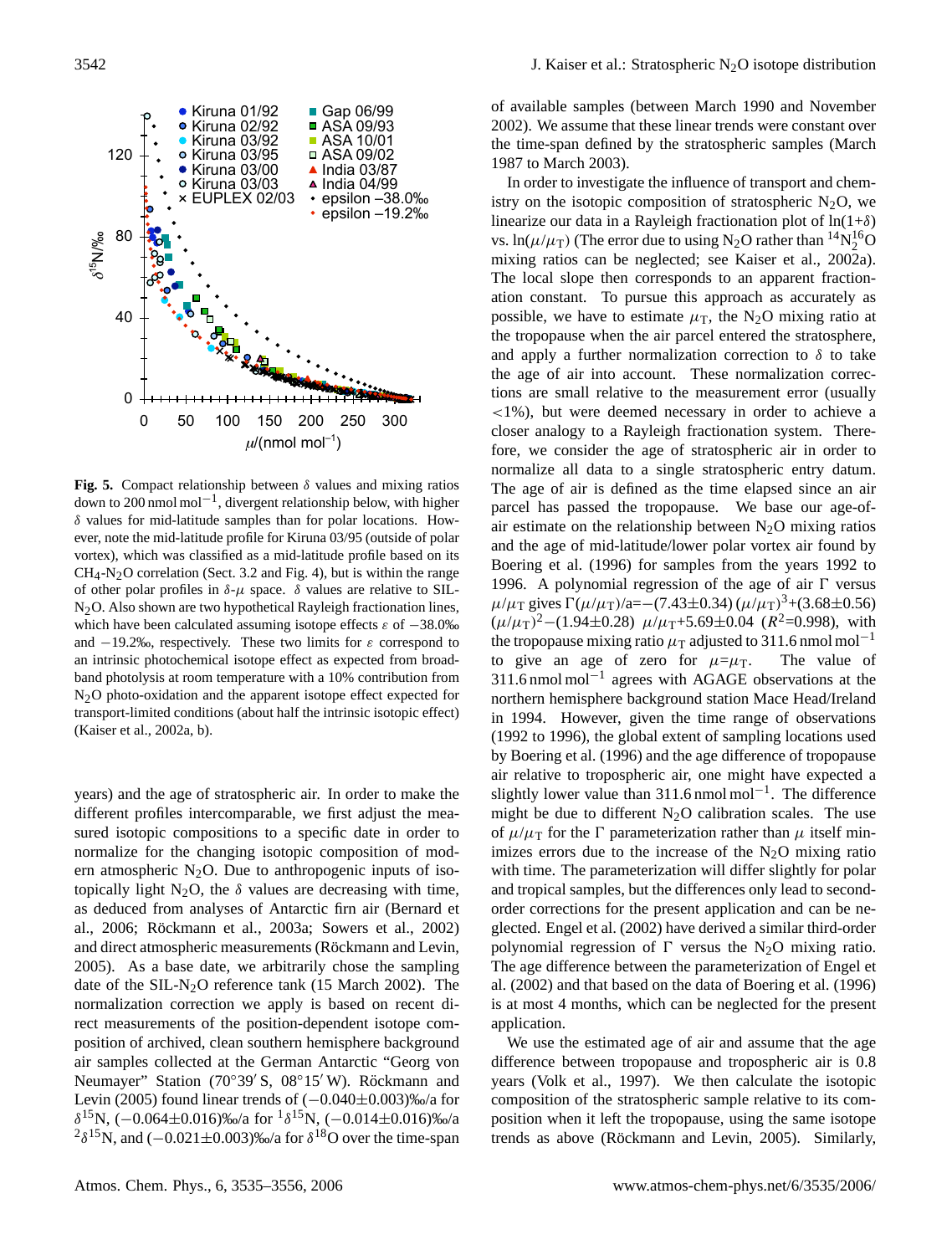we estimate the tropopause  $N_2O$  mixing ratio for individual samples. The northern-hemisphere AGAGE data from Mace Head (Ireland) are used as reference for the normalization, because all our data are from the northern hemisphere. Second-order effects due to intrahemispheric  $N_2O$  mixing ratio gradients are neglected. For the pre-AGAGE period before 1994, we use the GAGE data from Cape Grim (Australia) instead because they display more consistent interannual variations and a cleaner seasonal signal than the GAGE data from Mace Head record. In order to account for interhemispheric  $N_2O$  mixing ratio differences, the Cape Grim data are time shifted forward by 0.8 months and adjusted upward by 0.7 nmol mol−<sup>1</sup> . This adjustment is based on a comparison between the AGAGE data from Cape Grim and Mace Head for the years 1994 to 2002.

## <span id="page-8-0"></span>3.2.2 Calculation of  $\varepsilon_{app}$  from global fits and local slopes

Using the normalized  $N_2O$  isotope and mixing ratios, apparent fractionation constants ( $\varepsilon_{app}$ ) are calculated from  $\ln(1+\delta)$ and  $ln(\mu/\mu)$  (Fig. 6). We use two different approaches to do this. First, we calculate average linear least-squares  $\varepsilon_{\text{app}}$  values for individual lower stratosphere profiles using only samples with ln( $\mu/\mu$ T)>−0.6. An ln( $\mu/\mu$ T) value of −0.6 corresponds to N2O mixing ratios between 168 and 174 nmol mol−<sup>1</sup> for the age range of our samples. The same cut-off has already been used by Kaiser (2002) and von Hessberg et al. (2004) and corresponds to the region of the Rayleigh fractionation plot without noticeable curvature, defined by  $0>ln(\mu/\mu_T)>-0.6$ . For  $ln(\mu/\mu_T)<-0.6$ , the Rayleigh fractionation plots show positive curvature and a linear fit is therefore no longer appropriate. Instead, we fit a second-order polynomial to the individual profiles and calculate local slopes from the first derivative of the fit at exemplary ln( $\mu/\mu$ <sub>T</sub>) values of -1.0, -1.5 and -2.0. This serves to illustrate how  $\varepsilon_{app}$  values change for higher altitude samples. We exclude samples with  $ln(\mu/\mu) < -2.4$  from the fit because these samples are influenced by mixing with low-N<sub>2</sub>O upper stratospheric and mesospheric air (Sect. [3.3\)](#page-12-0). Compared to previous studies, in which linear fits were applied to both the middle and the lower stratospheric samples (Kaiser, 2002; Park et al., 2004; Toyoda et al., 2001, 2004), our present approach has the advantage to expose differences between individual profiles more clearly and to decrease the influence of the most enriched samples on the overall fit. For illustration, the average regression coefficient  $R^2$  for all <sup>15</sup>N Rayleigh plots improves from 0.990 to 0.997 for linear and quadratic fits of samples with  $ln(\mu/\mu) > -0.6$ , from 0.997 to 0.998 for linear and quadratic fits of samples with  $\ln(\mu/\mu) < -0.6$  and from 0.987 to 0.999 for linear and quadratic fits of all samples. Higher-fitting orders do not lead to a signficant improvement of the goodness-of-fit.

A comparison of the  $\varepsilon_{app}$  values derived from the normalized N<sub>2</sub>O isotope and mixing ratios with  $\varepsilon_{\text{app}}$  values derived from the non-normalized data shows differences be-

tween  $-0.4$  and  $+0.2$  ‰ for  $\varepsilon^{15}$ N. The normalizations described in Sect. [3.2.1](#page-6-1) are therefore of minor importance for the  $\varepsilon_{app}$  values, but the isotope ratio normalization turn out to be significant for the study of correlations between different intramolecular isotope signatures in the lower stratosphere (Sect. [3.5\)](#page-17-0).

## <span id="page-8-1"></span>3.2.3 Vertical and meridional trends in  $\varepsilon_{app}$

The apparent Rayleigh fractionation constants we derive according to the two approaches described above are shown in Table 2 and, for  $\varepsilon^{15}$ N, in Fig. 7 as a function of latitude. The trends are qualitatively the same for other  $N_2O$  isotope signatures due to their high correlation (see Sect. [3.5\)](#page-17-0).

In general, the absolute magnitude of  $\varepsilon_{app}$  decreases with increasing distance from the equator. The latter relationship is what one would expect qualitatively for faster vertical transport time-scales near the equator (photochemistry is rate-limiting). This effect outweighs the faster photolysis rates due to higher actinic fluxes at low latitudes.

 $|\varepsilon_{\text{app}}|$  increases with altitude, but even at middle stratospheric altitudes (ln( $\mu/\mu$ <sub>T</sub>)=-2.0),  $|\varepsilon^{15}N_{app}|$  values remains below the expected absolute magnitude of the intrinsic fractionation constant of about 46‰. The latter estimate is derived from the photolytic fractionation constant of about −51‰, computed from absorption cross section measurements (von Hessberg et al., 2004) for a representative stratospheric temperature of 233 K and actinic fluxes corresponding to altitudes between 20 and 30 km (Minschwaner et al., 1993), and the fractionation constant of −5.5‰ for the N2O  $+ O(^1D)$  reaction (Kaiser et al., 2002a), with a 10% contribution of the N<sub>2</sub>O + O(<sup>1</sup>D) reaction to the total N<sub>2</sub>O sink. Broadband photolysis measurements with a lamp simulating stratospheric ultraviolet light conditions (Röckmann et al., 2001) give a similar value for the photolytic fractionation constant at 233 K, namely −48‰ (Kaiser et al., 2002b).

At  $ln(\mu/\mu)=-2.0$ ,  $|\varepsilon_{app}|$  is usually above half the absolute magnitude of the intrinsic fractionation constant, in line with simulated values based on vertical eddy diffusion coefficients and N2O destruction rates (Kaiser, 2002; Kaiser et al., 2002a; Toyoda et al., 2004). However, even though the apparent fraction constants could possibly be reconciled with certain diffusion coefficients and destruction rates, the increase of the magnitude of the apparent fractionation constant with altitude is actually opposite to what one would expect from a simple vertical reaction-diffusion-advection model (Kaiser, 2002; Toyoda et al., 2004). Despite the conceptual usefulness of this one-dimensional description, it has to be stressed that stratospheric transport cannot be characterized as a function of altitude alone and that vertical diffusion is actually not an important process, even though it can be helpful to describe stratospheric transport to some extent. Meridional transport schemes have to be included to explain the variation of  $\varepsilon_{\text{app}}$ . Possible schemes based on mixing processes are discussed in Sect. [3.3.](#page-12-0)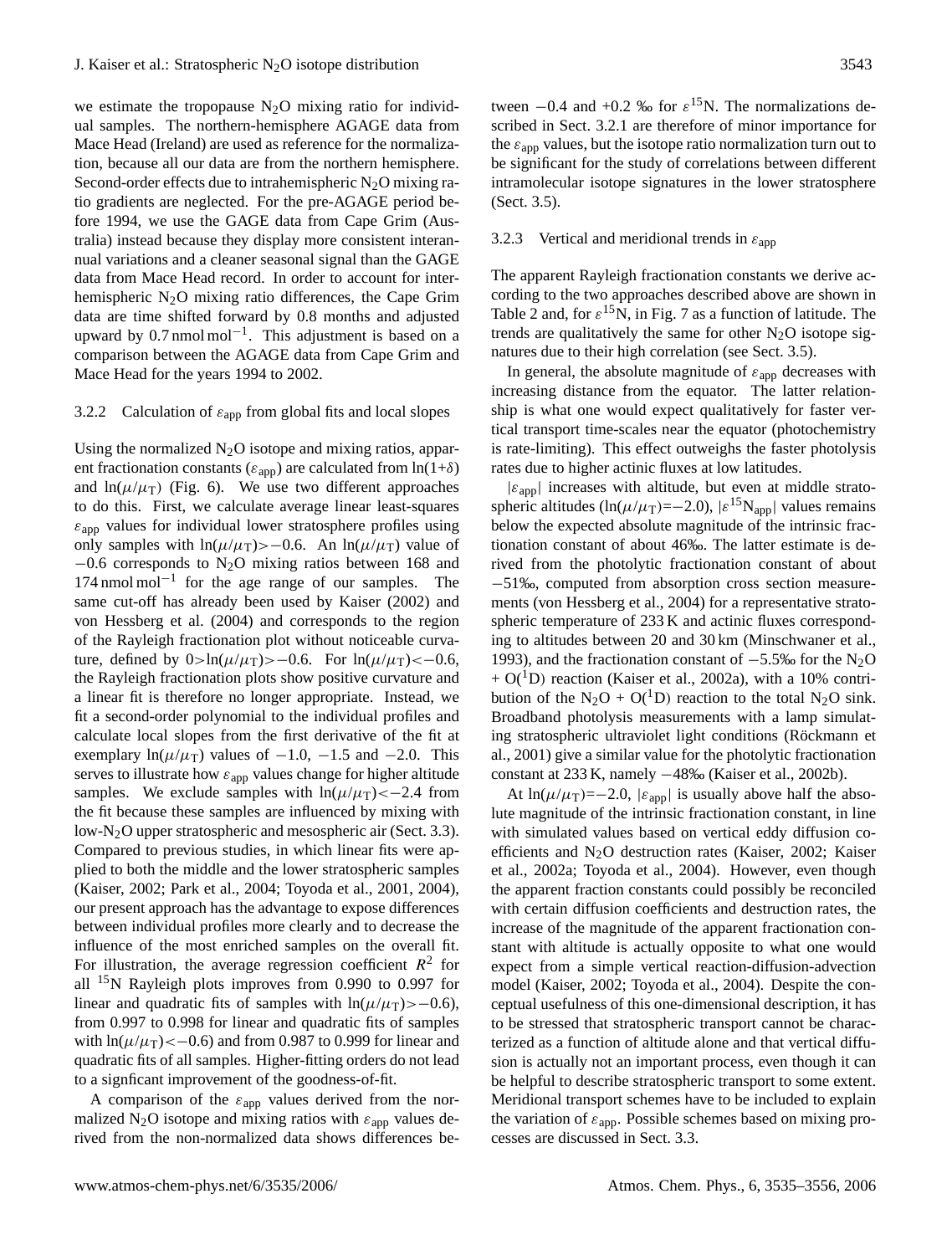

**Fig. 6.** Rayleigh plots for bulk nitrogen, oxygen and position-dependent nitrogen isotope signatures of stratospheric N<sub>2</sub>O. The  $\delta$  values are expressed relative to the isotopic composition of tropopause  $N<sub>2</sub>O$  at the time the sample entered the stratosphere, which takes the decreasing heavy isotope content of tropospheric N<sub>2</sub>O and the age of the stratospheric air sample into account. Similarly, the mixing ratio of tropopause N<sub>2</sub>O that we use to calculate  $\ln(\mu/\mu_T)$  is normalized for the increasing atmospheric N<sub>2</sub>O mixing ratio and the age of air (see Sect. [3.2](#page-5-1) for details). Black and red dotted lines correspond to Rayleigh fractionation with fractionation constants  $\varepsilon^{15}N = -38.0\% - 19.2\%$ ,  $\varepsilon^{18}$ O=−33‰/−16.6‰,  ${}^{1}\varepsilon^{15}$ N=−22.0/−11.1‰, and  ${}^{2}\varepsilon^{15}$ N=−54.0‰/−27.4‰, respectively.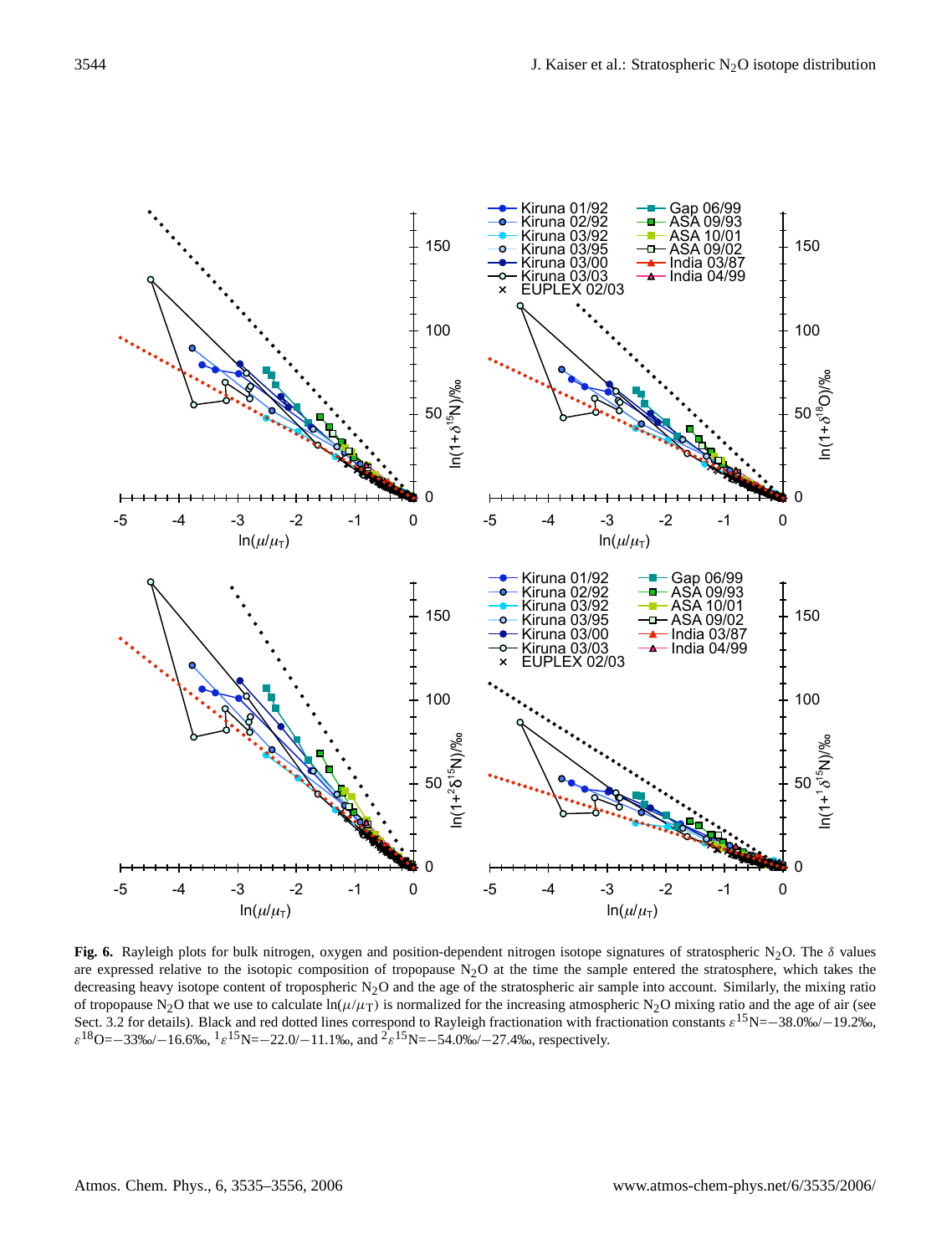**Table 2.** Apparent Rayleigh fractionation constants ( $\varepsilon_{app}$ ) derived for lower stratospheric samples (linear fit for ln( $\mu/\mu_T$ )>−0.6) and for middle stratospheric samples at ln( $\mu/\mu_T$ ) values of  $-1.0, -1.5$  and  $-2.0$  (first derivative of second order polynomial fit for ln( $\mu/\mu_T$ )>-2.4). Extrapolated values are shown in parentheses. The uncertainties originate from the global fits described in Sect. [3.2.2.](#page-8-0)

|                     |            |              | $-\varepsilon^{15}$ Napp     |              | $-\varepsilon^{18}{\rm O}_{\rm app}$ |             |                                  |              |  |  |  |
|---------------------|------------|--------------|------------------------------|--------------|--------------------------------------|-------------|----------------------------------|--------------|--|--|--|
| $ln(\mu/\mu_T)$     | $>-0.6$    | $-1.0$       | $-1.5$                       | $-2.0$       | $>-0.6$                              | $-1.0$      | $-1.5$                           | $-2.0$       |  |  |  |
| India 03/87         | $19\pm1$   |              |                              |              | $16\pm1$                             |             |                                  |              |  |  |  |
| India 04/99         | $18\pm1$   | $(27 \pm 1)$ |                              |              | $16\pm1$                             | $(22\pm 2)$ |                                  |              |  |  |  |
| ASA 09/93           | $17\pm0$   | $23 + 1$     | $30\pm1$                     | $(36 \pm 1)$ | $14\pm0$                             | $19\pm1$    | $25 \pm 1$                       | $(31 \pm 1)$ |  |  |  |
| ASA 10/01           | $19\pm1$   | $25 + 2$     | $(30\pm3)$                   |              | $15\pm1$                             | $20 + 2$    | $(25 \pm 2)$                     |              |  |  |  |
| ASA 09/02           | $16\pm0$   | $24 + 4$     | (30±4)                       |              | $12\pm0$                             | 19±4        | $(24\pm4)$                       |              |  |  |  |
| Gap 06/99           | $17 + 1$   | $21 + 1$     | $24 \pm 1$                   | $27 + 1$     | $14\pm1$                             | $17\pm1$    | $20 + 1$                         | $22 \pm 1$   |  |  |  |
| Kiruna 01/92        | $17\pm0$   | $20\pm 0$    | $23 + 1$                     | $25 + 1$     | $14\pm0$                             | $17\pm1$    | $19\pm1$                         | $21 \pm 1$   |  |  |  |
| Kiruna 02/92        | $14\pm0$   | $21 + 3$     | $25 + 3$                     | $28 + 4$     | $13 \pm 1$                           | $18\pm1$    | $21 \pm 1$                       | $24 + 2$     |  |  |  |
| Kiruna 03/92        | $17\pm1$   | $17\pm0$     | $18\pm1$                     | $20 \pm 1$   | $16 \pm 1$                           | $14\pm1$    | $16\pm1$                         | $17 + 2$     |  |  |  |
| Kiruna 03/95        | $17\pm1$   | $21 \pm 2$   | $23 + 3$                     | $(26\pm3)$   | $13\pm1$                             | $17\pm2$    | $20 \pm 2$                       | $(22\pm 2)$  |  |  |  |
| Kiruna 03/00        | $15\pm1$   | $19 \pm 1$   | $22 + 1$                     | $25 + 1$     | $13\pm1$                             | $16\pm1$    | $18\pm1$                         | $21 \pm 1$   |  |  |  |
| Kiruna 03/03        | $14\pm0$   | $17\pm0$     | 19±0                         | $21\pm0$     | 9±1                                  | $13\pm1$    | $15\pm1$                         | $18\pm1$     |  |  |  |
| <b>EUPLEX 02/03</b> | $15\pm0$   | $18\pm0$     | $(20 \pm 0)$                 |              | $12\pm0$                             | $14\pm0$    | $(16\pm0)$                       |              |  |  |  |
|                     |            |              |                              |              |                                      |             | $-{}^{1}\varepsilon^{15}N_{app}$ |              |  |  |  |
|                     |            |              | $-{}^2\varepsilon^{15}$ Napp |              |                                      |             |                                  |              |  |  |  |
| $ln(\mu/\mu_T)$     | $>-0.6$    | $-1.0$       | $-1.5$                       | $-2.0$       | $>-0.6$                              | $-1.0$      | $-1.5$                           | $-2.0$       |  |  |  |
| India 03/87         | $27 + 2$   |              |                              |              | $11 \pm 1$                           |             |                                  |              |  |  |  |
| India 04/99         | $25 + 2$   | $(37\pm3)$   |                              |              | $10\pm1$                             | $(16\pm3)$  |                                  |              |  |  |  |
| ASA 09/93           | $23 + 1$   | $33 + 2$     | $42 + 2$                     | $(51 \pm 2)$ | $10\pm1$                             | $13\pm1$    | $16\pm1$                         | $(20 \pm 1)$ |  |  |  |
| ASA 10/01           | $27 \pm 1$ | $37 + 4$     | $(46\pm5)$                   |              | 9±1                                  | $12\pm3$    | $(12\pm3)$                       |              |  |  |  |
| ASA 10/02           | $22 \pm 1$ | $33\pm9$     | $(40\pm12)$                  |              | 9±1                                  | $16\pm3$    | $(23\pm4)$                       |              |  |  |  |
| Gap 06/99           | $25 + 1$   | $31 \pm 1$   | $34 + 2$                     | $38 + 2$     | 9±1                                  | $10\pm1$    | $12 + 2$                         | $14\pm2$     |  |  |  |
| Kiruna 01/92        | $23 + 1$   | $28 + 1$     | $32\pm1$                     | $35 \pm 1$   | $11\pm0$                             | $12\pm0$    | $13\pm0$                         | $15\pm1$     |  |  |  |
| Kiruna 02/92        | $23 + 1$   | $31 + 2$     | $35 + 2$                     | $39 + 3$     | $5\pm0$                              | $12+3$      | $14\pm4$                         | $17 + 5$     |  |  |  |
| Kiruna 03/92        | $22 + 2$   | $26 + 1$     | $27 + 1$                     | $28 + 1$     | $11\pm3$                             | $8\pm2$     | $10\pm2$                         | $11\pm2$     |  |  |  |
| Kiruna 03/95        | $25 + 2$   | $30\pm3$     | $34 + 4$                     | $(37\pm4)$   | $8\pm1$                              | $10\pm2$    | $12 + 2$                         | $(14\pm2)$   |  |  |  |
| Kiruna 01/00        | $22 \pm 2$ | $29\pm0$     | $32\pm0$                     | $36\pm0$     | $4\pm1$                              | $9\pm0$     | $12\pm0$                         | $14\pm0$     |  |  |  |
| Kiruna 03/03        | $19\pm2$   | $24 + 2$     | $27 + 2$                     | $29 + 2$     | $8\pm3$                              | $9\pm2$     | $10\pm2$                         | $12 + 2$     |  |  |  |

Further discrepancies to simple vertical reaction-diffusionadvection models arise at lower stratospheric levels. Specifically, average  $\varepsilon^{15}N_{app}$  values at ln( $\mu/\mu_T$ )>-0.6 are  $(-18.5\pm0.9)$ ‰ at tropical latitudes,  $(-16.9\pm0.6)$ ‰ at midlatitudes and  $(-15.5\pm0.6)$ ‰ at polar latitudes. The pairwise differences are only significant at the  $1\sigma$  level, but all  $|\varepsilon^{15}N_{app}|$  values are clearly less than half the absolute magnitude of the photolytic fractionation constant of about −50‰, estimated for N2O broadband photolysis at a lower stratospheric temperature of 217 K (Kaiser et al., 2002b; von Hessberg et al. (2004) did not extend their ultraviolet cross section measurements to temperatures below 233 K). The influence of spectral UV irradiance variations with altitude on the photolytic fractionation constant is small (Kaiser et al., 2003b). The discrepancy to the observations could be explained by at least a 25% contribution of photo-oxidation to the total N2O sink or by mixing effects other than vertical diffusion. Toyoda et al. (2004) based their analysis of the diminished apparent fractionation constants compared to their intrinsic values on photo-oxidation only, which led to estimated contributions of photo-oxidation between 70 and 80% to the total sink. However, this analysis is flawed because reductions of the intrinsic fractionation constant due to vertical diffusion and mixing were neglected. In Sect. [3.5,](#page-17-0) we show that correlations between isotope signature do indicate a contribution of photo-oxidation, but, for the most part, to a lesser degree than 70%.

# 3.2.4 Seasonal trends in  $\varepsilon_{\text{app}}$

Seasonal trends in the apparent fractionation constants are difficult to discern (Table 2), because the available balloon profiles are biased towards specific months, even if we combine our data-set with that of Toyoda et al. (2004). The two tropical profiles are both from spring, and the polar profiles are from winter/early spring. Only the mid-latitude profiles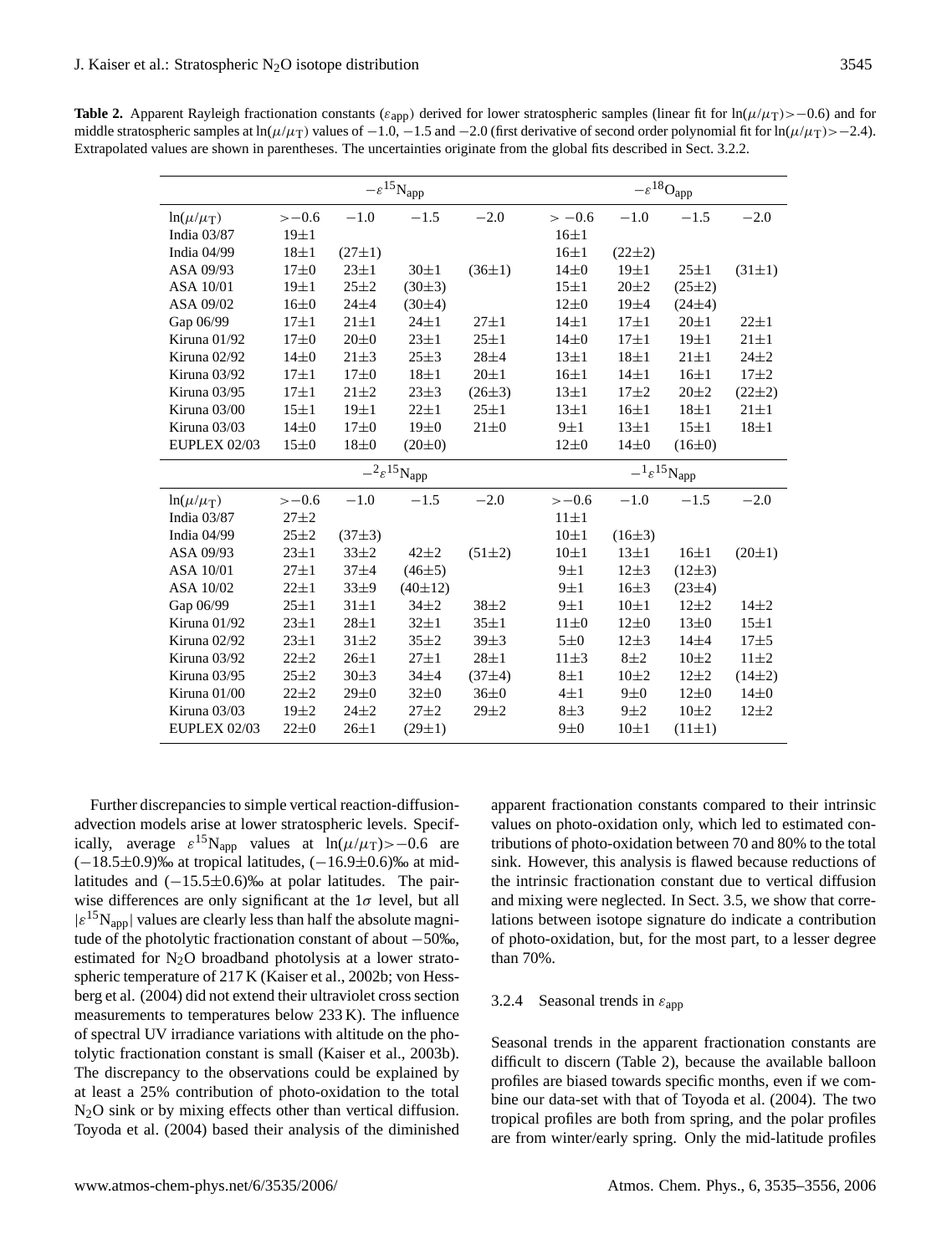

**Fig. 7.** Dependence of the apparent Rayleigh fractionation constant,  $\varepsilon^{15}N_{app}$ , on latitude and remaining N<sub>2</sub>O fraction ( $\mu/\mu_T$ ). For better visibility, data points at the same latitude have been separated by 0.5° in the plot. Extrapolated values are shown as open symbols. The apparent fractionation constants have been derived from a linear fit to the data points with  $\ln(\mu/\mu_T)$ >−0.6 and from the local slope of second-order polynomial fits at  $ln(\mu/\mu)=-1.0, -1.5,$  and  $-2.0$ .



**Fig. 8.** Comparison between two stratospheric  $N<sub>2</sub>O$  profiles obtained at nearly the same time and same latitude, but at different longitudes (Gap 23 June 1999: 3−6 ◦ E, Sanriku 31 May 1999: 142 $\degree$  E). The mixing ratios and  $\delta$  values have been normalized to the same stratospheric entrance date.

allow for a limited comparison between late spring/summer and autumn. The Gap 06/99 profile shows generally smaller  $|\varepsilon_{app}|$  values than the fall ASA profiles. This is in contrast to model simulations by Morgan et al. (2004) that did not show variations in  $\varepsilon_{app}$  at mid-latitudes. However, the simulations did show variations at polar and tropical latitudes, which were attributed to transport effects. Therefore, we tentatively associate the observed variations at mid-latitudes with transport effects as well.

Similar variations were observed by Toyoda et al. (2004) for balloon profiles acquired over Japan. For example, in a plot of isotope versus mixing ratios (not shown), the Sanriku 08/00 and 09/98 profiles behave similarly to the ASA 09/93, 10/01 and 09/02 samples (late summer/fall), whereas the Sanriku 05/99, 05/01 and 06/90 profiles bear closer resemblance to the Gap 06/99 profile and the polar samples (spring/early summer). Modeling attempts therefore have to consider seasonal and meridional variations of the  $N_2O$  isotope signature if quantitative agreement with observations is to be achieved. However, it might even be necessary to include longitudinal variations as a comparison between the Gap 06/99 and Sanriku 05/99 profiles shows (Fig. 8). Both profiles were obtained at nearly the same time of the year (three weeks apart) and nearly the same latitude (44◦ N and 39◦ N), but nevertheless show distinct differences especially in the middle stratosphere.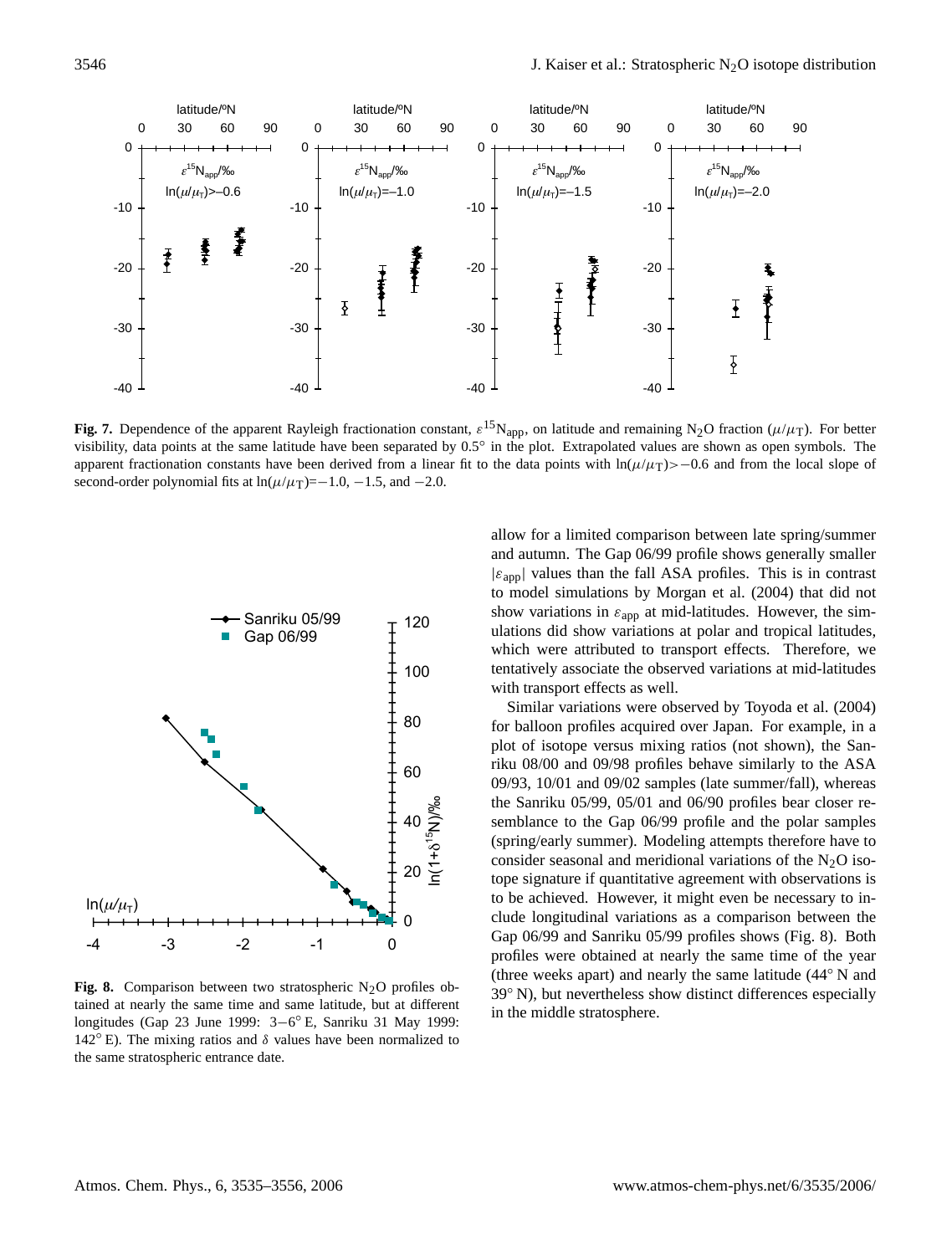## <span id="page-12-0"></span>3.3 Influence of mixing on  $N_2O$  isotope ratios

In our data interpretation so far, we have focused on vertical diffusive effects on the apparent fractionation constants. However, meridional transport and mixing can also influence the observed relationship between  $N_2O$  isotope signatures and mixing ratios (Kaiser et al., 2002a). Specifically, Park et al. (2004) mentioned two mixing scenarios, "end-member mixing" and "continuous weak mixing" (Plumb et al., 2000), in the context of  $\delta-\mu$  relationships for the polar vortex. In the following, we will investigate to what degree these scenarios can explain the observed stratospheric  $N_2O$  isotope profiles, not only in the polar vortex, but also in other stratospheric regions. We start with "end-member mixing", followed by "continuous weak mixing", with a short mathematical introduction to each scheme.

## 3.3.1 Theory

"End-member mixing" corresponds to the mixing of air masses in different relative volumetric ratios. It is "linear" in terms of concentrations; however,  $\delta$  values have to be weighted by the corresponding concentrations. For two air masses, A and B, this can be expressed mathematically by the following relationships for two air masses, A and B (Kaiser et al., 2002a):

<span id="page-12-1"></span>
$$
c = x_A c_A + (1 - x_A)c_B \tag{2}
$$

<span id="page-12-2"></span>
$$
c\delta = x_A c_A \delta_A + (1 - x_A)c_B \delta_B \tag{3}
$$

The symbol  $x$  designates a volumetric air mass fraction, the symbol  $c$  designates concentrations. Indices denote the air mass. Non-indexed symbols correspond to the mixed air mass. If both air masses have the same density, mixing ratios  $(\mu)$  can be used instead of concentrations. This condition is assumed to be always valid, because both air masses have to be at the same altitude in order to mix. Therefore, we replace concentrations by mixing ratios and solve Eq.  $(2)$  for x:

$$
x = \frac{\mu_B - \mu}{\mu_B - \mu_A},\tag{4}
$$

which is then substituted into Eq. [\(3\)](#page-12-2) and solved for  $\delta$ :

<span id="page-12-3"></span>
$$
\delta = \frac{\mu_{\rm B} - \mu}{\mu_{\rm B} - \mu_{\rm A}} \frac{\mu_{\rm A} \delta_{\rm A}}{\mu} + \frac{\mu - \mu_{\rm A}}{\mu_{\rm B} - \mu_{\rm A}} \frac{\mu_{\rm B} \delta_{\rm B}}{\mu}
$$

$$
= \frac{\mu_{\rm B} \delta_{\rm B} - \mu_{\rm A} \delta_{\rm A}}{\mu_{\rm B} - \mu_{\rm A}} + \frac{\delta_{\rm B} - \delta_{\rm A}}{\mu_{\rm B}^{-1} - \mu_{\rm A}^{-1}} \frac{1}{\mu} \tag{5}
$$

Thus, two-end-member mixing should lead to linear relationships between  $\delta$  values and inverse mixing ratios ( $\mu^{-1}$ ). The graphical presentation of this kind of relationship is often attributed to a paper by Keeling (1958) and colloquially referred to as "Keeling plot", even though the original paper only mentions the mathematical relationship, but does not show a plot of  $\delta$  values against inverse mixing ratios. A Keeling plot is better suited to diagnose mixing than  $\delta-\mu$  plots

Note that the analysis of mixing using Keeling plots is generally restricted to two end-members only. These two endmembers could correspond to different pairs of air masses, for example, stratospheric polar vortex and mid-latitude extra-vortex air, lower stratospheric and upper tropospheric air, or upper stratospheric/mesospheric air and middle stratospheric air. This is of course an idealistic representation of real atmospheric transport processes, and the purpose of the present analysis can only be to investigate which features of the stratospheric  $N_2O$  isotope distribution can be described by simple two-end-member mixing.

#### 3.3.2 Evidence for mixing from balloon samples

Without restriction of generality, we develop our analysis using  $\delta^{15}$ N (the other isotope signatures behave very similarly, see Sect. [3.5\)](#page-17-0). The  $\delta^{15}N$  values of the present stratospheric dataset have been plotted against their inverse mixing ratios in Fig. 9. Most of the samples cluster near the origin of the plot. At this scale, the tropical, mid-latitude ASA, and low-altitude polar samples follow a linear relationship. However, the mid-latitude Gap 06/99 and the high-altitude polar samples deviate from this linear relationship at mixing ratios below 180 nmol mol−<sup>1</sup> . Contrary to the suggestion of Park et al. (2004), the behavior of the latter samples cannot be explained by simple mixing between two well-defined end-members, because they do not describe a linear array in  $\delta-\mu^{-1}$  space.

Figure 10 shows the same data as in Fig. 9 restricted to mixing ratios above 50 nmol mol<sup>-1</sup>. Again, the non-linearity of the  $\delta$  vs.  $\mu^{-1}$  relationship for polar samples is apparent, while the mid-latitude ASA samples closely follow a linear relationship down to mixing ratios of 60 nmol mol<sup>-1</sup>. The green line in Fig. 10 shows a linear fit to the ASA 09/93 data,  $\delta^{15}N(ASA\ 09/93)=4.0\cdot10^{-9} \mu^{-1}-12.4\%$  ( $R^2=0.997$ ). This indicates that the mid-latitude  $N_2O$  isotope profiles could be described by a simple two-end-member mixing relationship, to a good degree of approximation. The advantage of using the relationship between  $\delta$  and the inverse mixing ratio to diagnose mixing is that it is based on a single trace gas only. If transport is fast with respect to photochemistry of  $N_2O$ , then linear mixing relationships between  $\delta$  and  $\mu^{-1}$  result. In contrast, CH4−N2O correlations are only linear if transport is fast with respect to the chemistry of both trace gases. This may explain why the mid-latitude samples follow a two-endmember mixing relationship closely in  $\delta - \mu^{-1}$  space, but not in CH4−N2O space (Fig. 4). Nevertheless, the linearity of the  $\delta - \mu^{-1}$  relationship is not perfect and the scatter about the linear regression line is significantly larger than the analytical errors. It must therefore be due to natural variability. Moreover, even the mid-latitude ASA samples show a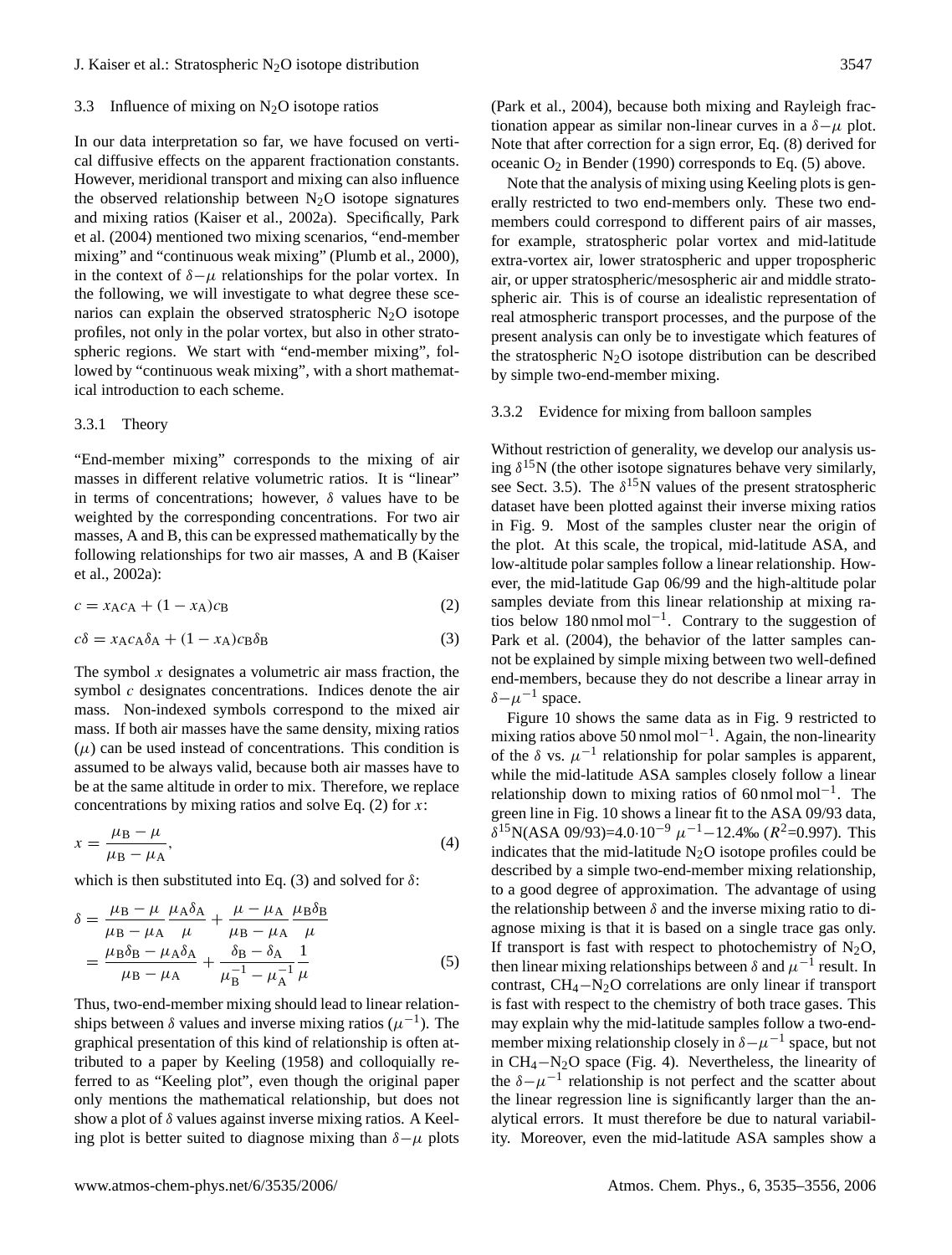

**Fig. 9.** Mixing plot of the bulk nitrogen isotope ratio. Two-endmember mixing would lead to a linear relationship in a  $\delta - \mu^{-1}$ plot. One Kiruna 03/03 sample at 0.283 mol nmol<sup>-1</sup>/139.6‰  $(3.5 \text{ nmol mol}^{-1})$  has been omitted in order to show details for samples with higher mixing ratios more clearly.

decrease in the slope towards lower mixing ratios, which indicates that – despite the strong correlation between  $\delta$  and  $\mu^{-1}$  – it cannot be two-end-member mixing alone that is responsible for the mid-latitude  $N_2O$  isotope profile.

# 3.3.3 Evidence for mixing from aircraft samples

Figure 10 also shows two dense data-sets from aircraft campaigns into and out of the Arctic polar vortex (SOLVE 2000; see Park et al., 2004; and EUPLEX 2003). Again, for mixing ratios above about 200 nmol mol<sup>-1</sup>,  $\delta$  follows a linear relationship relative to  $\mu^{-1}$ . However, overall the relationship is curved. E.g., for EUPLEX 2003, the  $\delta^{15}$ N values can be approximated by a second-order polynomial:  $\delta^{15}$ N(EUPLEX 2003)=-1.4·10<sup>-16</sup>  $\mu^{-2}$ +4.9·10<sup>-9</sup>  $\mu^{-1}$ -14.2‰ (R Neither linear mixing nor Rayleigh fractionation can explain the observed behavior at mixing ratios below 200 nmol mol−<sup>1</sup> . A different transport scheme must therefore be invoked, possibly "continuous weak mixing" (Sect. [3.4\)](#page-15-0).



**Fig. 10.** Linear two-end-member mixing for some midlatitude samples, e.g.  $\delta^{15}N(ASA\ 09/93)=4.0\cdot10^{-9} \mu^{-1}-12.4\%$  $(R^2=0.997)$ ; weak mixing (?) at polar latitudes,  $\delta^{15}N(EUPLEX)$ 2003)=−1.4·10<sup>-16</sup>  $\mu$ <sup>-2</sup>+4.9·10<sup>-9</sup>  $\mu$ <sup>-1</sup>-14.2‰ ( $R^2$ =0.998). Also shown are a Rayleigh-fractionation curve with a fractionation constant of  $\varepsilon = -17\%$  and the results of the SOLVE 2000 aircraft campaign (Park et al., 2004).

Figure 11 demonstrates this behavior in greater detail. The left panel shows the residual for the EUPLEX 2003 and SOLVE 2000 data after a linear least-squares fit of  $\delta^{15}$ N vs.  $\mu^{-1}$  has been applied to the data between 200 and 320 nmol mol−<sup>1</sup> . The right panel shows an analogous fit of the data between 170 and 320 nmol mol−<sup>1</sup> . In both cases, the residuals become very large below the lower boundary of the fit region. However, in the 170 nmol mol−<sup>1</sup> case, the residuals also show a pattern in the range between 170 and 320 nmol mol−<sup>1</sup> , with foremost positive residuals in the 170 to 260 nmol mol−<sup>1</sup> range and negative residuals in the 260 to 320 nmol mol−<sup>1</sup> range. Such a pattern is absent in the 200 to 320 nmol mol−<sup>1</sup> range. This neatly demonstrates the suitability of linear mixing to describe the lower polar vortex relationship between  $N_2O$  mixing ratios and isotope ratios, for mixing ratios above approximately 200 nmol mol<sup>-1</sup>.  $R^2$ values are less indicative of the suitability of the fit than a possible pattern in the residuals. For completeness, we note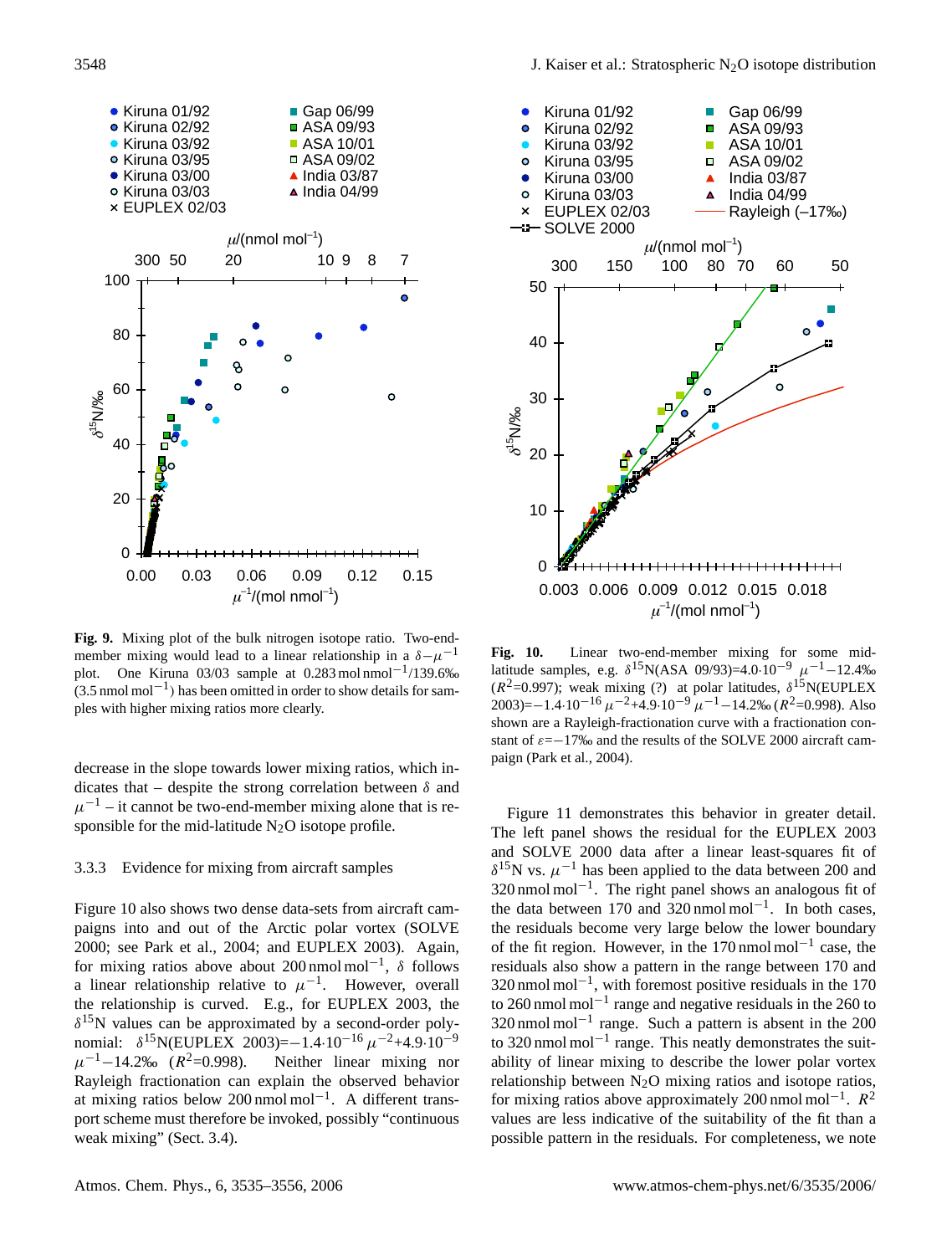

**Fig. 11.** Residuals of linear fits to polar aircraft  $N_2O$  measurements. No structure is visible in the residuals for a lower cut-off of 200 nmol mol<sup>-1</sup> (left panel), but if a lower cut-off of 170 nmol mol<sup>-1</sup> (right panel) is used for the linear fits, samples closer to 170 nmol mol<sup>-1</sup> fall mostly above the x-axis, while samples closer to 300 nmol mol<sup>-1</sup> fall mostly below the x-axis.

that  $R^2$  improves from 0.997 to 1.000 (SOLVE) and from 0.993 to 0.994 (EUPLEX) upon change of the lower boundary from 170 nmol mol<sup>-1</sup> to 200 nmol mol<sup>-1</sup>.

As noted above, a Rayleigh plot yields a linear array in ln(1+δ)−ln( $\mu/\mu$ <sub>T</sub>) space, for ln( $\mu/\mu$ <sub>T</sub>)>−0.6, corresponding to mixing ratios >160 nmol/mol, so that the compact relationship of  $\delta$  and  $\mu$  for mixing ratios > 200 nmol mol<sup>-1</sup> could potentially be explained by Rayleigh fractionation under the influence of vertical advection and diffusion. However, the slope of a linear fit to the Rayleigh plot is smaller even than the effective fractionation constant under transport-limited conditions, i.e. about half the value of the intrinsic fractionation constant, and this simple explanation model alone is therefore not sufficient.

The failure of "two-end-member mixing" to describe the  $N_2O$  isotope variations in polar aircraft samples with  $N_2O$ mixing ratios below about 200 nmol mol−<sup>1</sup> can be interpreted as a hint to the mechanism by which upper stratospheric air in the polar vortex mixes with extra-vortex mid-latitude air. Rather than a single, "late" mixing event, "continuous weak mixing" between vortex and extra-vortex air might be the relevant mechanism. This process was first proposed and developed conceptually by Plumb et al. (2000). In Sect. [3.4,](#page-15-0) we include isotopes in a two-dimensional transport scheme similar to the one used by Plumb et al. and evaluate whether the observed isotope variations could indeed be due to continuous weak mixing.

## 3.3.4 Upper stratospheric or mesospheric air intrusions

Figures 9 and 10 also show that polar balloon samples with N<sub>2</sub>O mixing ratios below 100 nmol mol<sup>-1</sup> strongly deviate from the mid-latitude  $\delta - \mu^{-1}$  relationship, especially in the case of the Kiruna 03/03 profile. The latter profile comprises three samples with mixing ratios between 7 and 19 nmol mol<sup>-1</sup>, but nearly identical  $\delta^{15}N$  values around 60‰. They were obtained at altitudes of 23.9 km  $(7 \text{ nmol mol}^{-1})$ , 25.3 km  $(13 \text{ nmol mol}^{-1})$ , and 28.4 km (19 nmol mol−<sup>1</sup> ). The nearly horizontal array of these three samples in  $\delta - \mu^{-1}$  space can be explained by mixing with N2O-free upper stratospheric or mesospheric air, descending diabatically in the polar vortex, as was first suggested by Toyoda et al. (2004). In the polar night, no photochemical destruction of  $N_2O$  occurs and transport is therefore the only process that can influence the relationship between  $N_2O$  isotope and mixing ratios. The fact that the high-latitude Kiruna 03/03 samples contained mesospheric air agrees with  $CO<sub>2</sub>$ and  $SF<sub>6</sub>$  analyses of the same set of samples analyzed here (Engel et al., 2006) and concomitant aerosol measurements (Curtius et al., 2006). Meteorological observations and age of air estimates derived from  $CO<sub>2</sub>$  and  $SF<sub>6</sub>$  measurements showed that in the boreal winter of 2002/2003, there was indeed an mesospheric intrusion into the Arctic polar vortex, which descended in the vortex throughout the winter. At the time of the late-winter Kiruna 03/03 balloon profile, the polar vortex had already started to break up. This is in line with increasing  $N_2O$  mixing ratios at altitudes above 23 km, which indicate that the essentially  $N_2O$ -free upper stratospheric or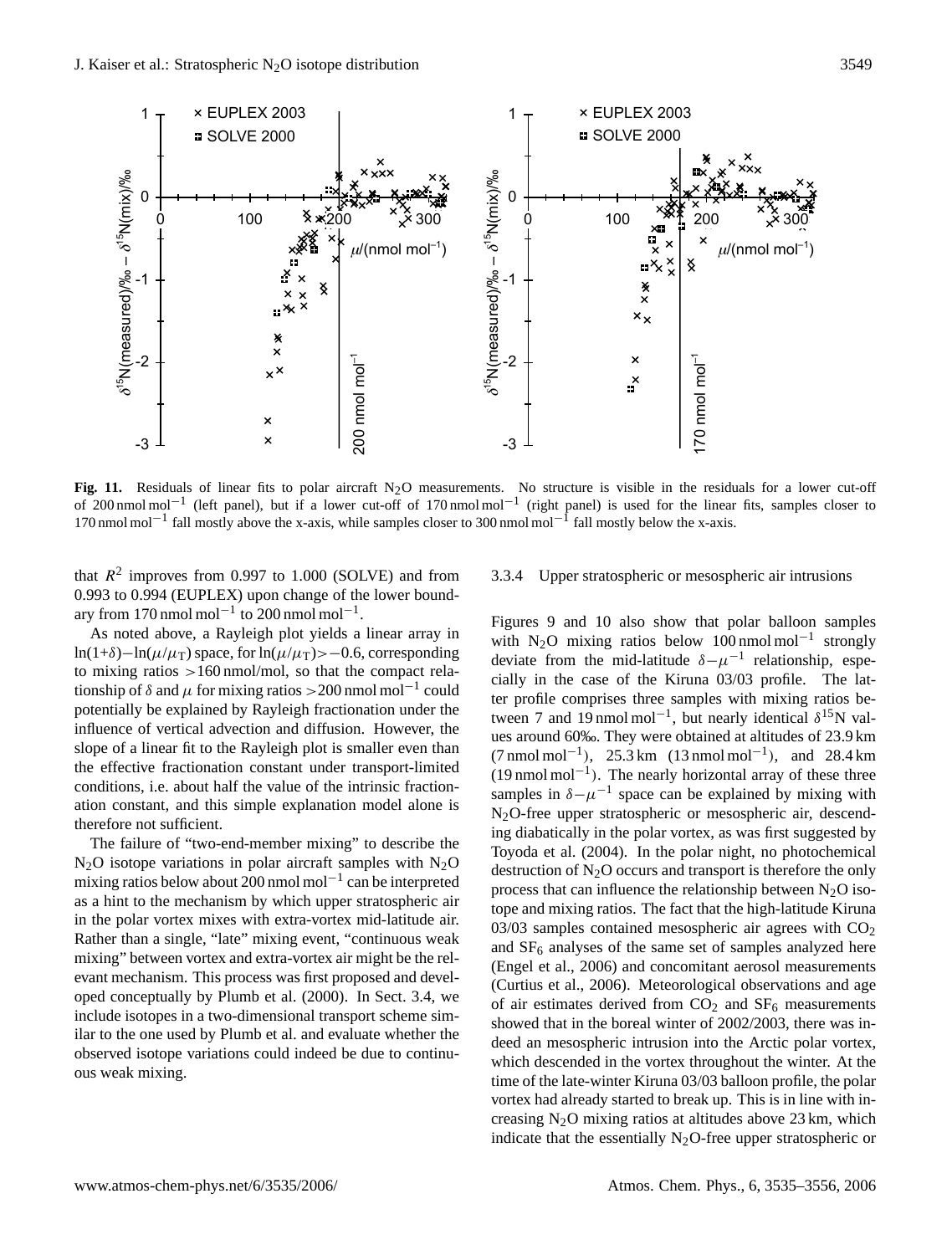mesospheric air had started to mix with stratospheric extravortex air. Based on Fig. 9, a similar event may have occurred in the winter of 1992, because also then, similar  $\delta^{15}$ N were observed over a large range of mixing ratios in the middle stratosphere.

<span id="page-15-0"></span>3.4 Influence of continuous weak mixing on  $N_2O$  isotope ratios

Plumb et al. (2000) showed that tracer-tracer relationships in the Arctic vortex are better interpreted by continuous weak mixing across the vortex edge than by simple two-endmember mixing. They used a conceptual two-dimensional model to illustrate the effects of continuous mixing and showed that compact tracer-tracer relationships develop for exterior air and vortex air, with a small transition region in between. We have used the same conceptual model as Plumb et al. (2000) to investigate whether continuous weak mixing is a useful concept to better interpret the isotope variations in our polar vortex samples.

Briefly, a simple advective-diffusive model in cylindrical geometry is set up with 41 grid points in the r-direction and 101 grid points in the z-direction, corresponding to latitude and altitude. Latitudinal downwelling with vertical velocity  $w(r) = -\cos(\frac{1}{2}\pi r)$  is assumed, so that the maximum downwelling occurs at the pole (note the correction of a typo in the definition of  $w$  in Plumb et al., 2000). The model is dimensionless with spatial co-ordinates from 0 to 1 and mixing ratios expressed relative to their value at the tropopause  $(\chi = \mu/\mu)$ . The unit of time is the time it takes for air to descend at the pole from top to bottom of the domain. With  $K$ being the horizontal (eddy) diffusivity, the normalized mixing ratios evolve according to

$$
\frac{\partial \chi}{\partial t} = -w \frac{\partial \chi}{\partial z} + \frac{1}{r} \frac{\partial}{\partial r} \left( r K \frac{\partial \chi}{\partial r} \right).
$$

The horizontal diffusivity  $K$  was defined by Plumb et al. (2000) as piecewise uniform over several regions (numerical values correspond to the first case discussed in Plumb et al., 2000):

Vortex

\n
$$
0.2 < z \leq 1.0 \quad 0.0 \leq r < 0.3
$$
\n
$$
K = K_v = 0.25
$$

Edge region  $0.2 < z \le 1.0$   $0.3 < r < 0.4$  $K = K_e = 0.05$ 

- Exterior  $0.0 \le z \le 1.0$   $0.4 < r \le 1.0$  $K = K_m = 2.0$
- Subvortex  $0.1 < z < 0.2$   $0.0 < r < 0.3$ K: linear transition between  $K_m$  and  $K_v$
- Subvortex  $0.1 < z < 0.2$   $0.3 < r < 0.4$ K: linear transition between  $K_m$  and  $K_e$

$$
\begin{aligned} \text{Subvortex } & 0.0 \le z < 0.1 & 0.0 \le r < 0.4 \\ & K = K_m \end{aligned}
$$

We use continuously defined horizontal diffusivities instead with the same transition points at  $r=0.3$ ,  $r=0.4$  and  $z=0.1$  as in Plumb et al. (2000):

$$
K_r(r)=(K_v-K_e)e^{-(r+0.7)^{38}}+(K_m-K_e)e^{-(r-1.4)^{62}}+K_e
$$
  

$$
K_r(r, z)=(K_r-K_m)e^{-(z-1.1)^{38}}+K_m
$$

As boundary conditions at the exterior edge of the domain  $(r=1)$ , we set  $\chi(1, z) = \frac{1}{2} [\cos(\pi z^2) + 1]$ , at the bottom  $\chi(r,0)=1$  and at the top  $\chi(r,1)=0$ . At r=0, we specify  $\partial \chi / \partial r = 0$ . For the sake of argument, we assume that the mixing ratio of the minor isotope at the exterior edge is given by  $\chi'(1, z) = \chi(1, z)^{1+\epsilon}$  with  $\varepsilon = -38\%$  (corresponding to the  $15N$  isotope effect used in Figs. 5 and 6).

The resulting steady-state dependence of the isotope ratio on  $\chi = \mu / \mu$  is shown in Fig. 12a. Two compact  $\delta - \mu / \mu$  relationships of finite width develop in the vortex and in the exterior, just as found by Plumb et al. (2000) for conceptual tracer-tracer relationships between  $NO<sub>v</sub>-N<sub>2</sub>O$  and  $CFCl<sub>3</sub>$ -N<sub>2</sub>O. A horizontal (quasi-isentropic) cross-section at  $z=0.7$ clearly shows a different  $\delta - \mu/\mu$ <sub>T</sub> relationship than expected for two-end-member mixing. The modeled tracer-tracer relationships can also be evaluated in a Rayleigh plot (Fig. 12c) or as mixing plot (Fig. 12e). The Rayleigh plot (Fig. 12c) for a constant value of  $r$  bears some similarity to a Rayleigh fractionation plot for a one-dimensional reaction-diffusionadvection scheme with an isotope effect below the intrinsic isotope effect although in the present case no chemistry takes place in the model region. The mixing plot (Fig. 12e) shows that continuous weak mixing leads to curved quasi-isentropic arrays in a  $\delta - \mu^{-1}$  plot, which does suggest that the polar N2O isotope profiles are more likely caused by continuous weak mixing than by two-end-member mixing.

A comparison of the continuous weak mixing model with stratospheric measurements (Figs. 12b, d, and f) shows that it captures the features in the stratospheric  $N_2O$  isotope data for mixing ratios above 200 nmol mol−<sup>1</sup> , just as the other two conceptual models discussed here (modified Rayleigh fractionation in a one-dimensional reaction-diffusion-advection scheme and two-end-member mixing). However, only the continuous weak mixing model seems to simulate the qualitative behavior at both high and low mixing ratios. It needs to be emphasized, though, that any form of quantitative agreement between measurements and the continuous weak mixing model used here is purely coincidental, since the model parameters have been chosen arbitrarily. We are therefore just comparing general, qualitative features.

Modified Rayleigh fractionation leads to linear correlations between  $ln(1+\delta)$  and  $ln(\mu/\mu)$ . It thus fails to simulate the curvature of the EUPLEX measurements. Two-end-member mixing should yield linear correlations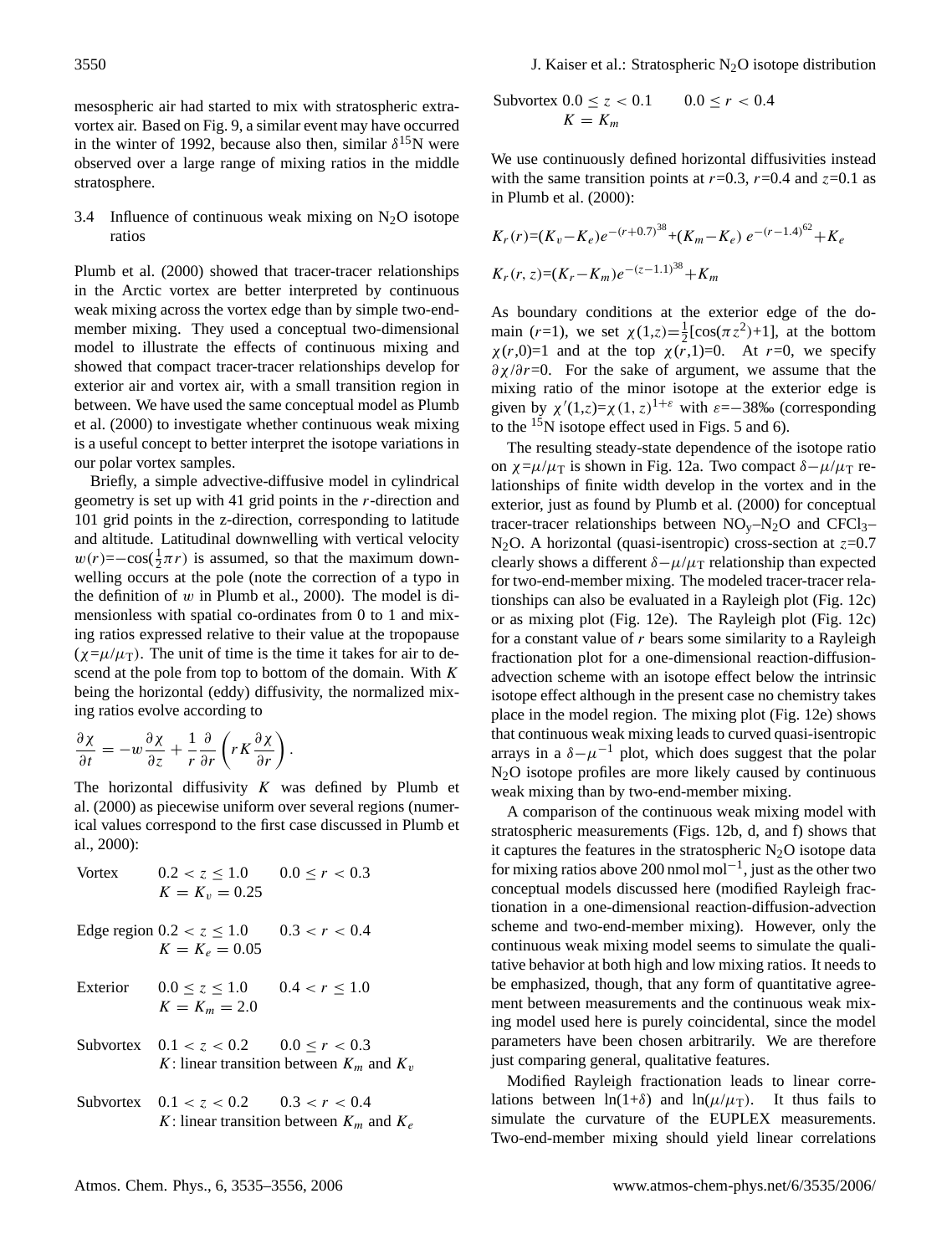

**Fig. 12.** (a) Plot of  $\delta$  value vs. normalized mixing ratio for a continuous weak mixing model on a 41×101 ( $r \times z$ ) grid (based on Plumb et al., 2000). Grid boundaries at  $r=0.0$  and  $r=1.0$ , a horizontal cross-section at  $z=0.7$  as well as a hypothetical mixing curve between the (0.0, 0.7) and (1.0, 0.7) end-members are indicated. Continuous weak mixing leads to a clustering of the  $\delta$  values near the curves defined by the grid boundaries. These correspond to the intravortex (polar) and extravortex (midlatitude) regions. The values the  $r=1.0$  grid boundary corresponds to the assumed constant isotope effect of ε=−38‰. **(b)** Comparison between polar stratospheric measurements from balloon and aircraft campaigns at Kiruna with continuous weak mixing model results at the grid boundaries. The normalized mixing ratios from the model runs have been multiplied by an N2O mixing ratio of 314 nmol mol−<sup>1</sup> (1998) to facilitate the comparison to stratospheric measurements. **(c, d**) Same as (a, b), but now plotted as  $\ln(1+\delta)$  vs.  $\ln(\mu/\mu_T)$ . (e, f) Same as (a, b), but now plotted as  $\delta$  value vs. normalized inverse mixing ratio,  $\mu_T/\mu$ , or inverse mixing ratio,  $\mu^{-1}$ .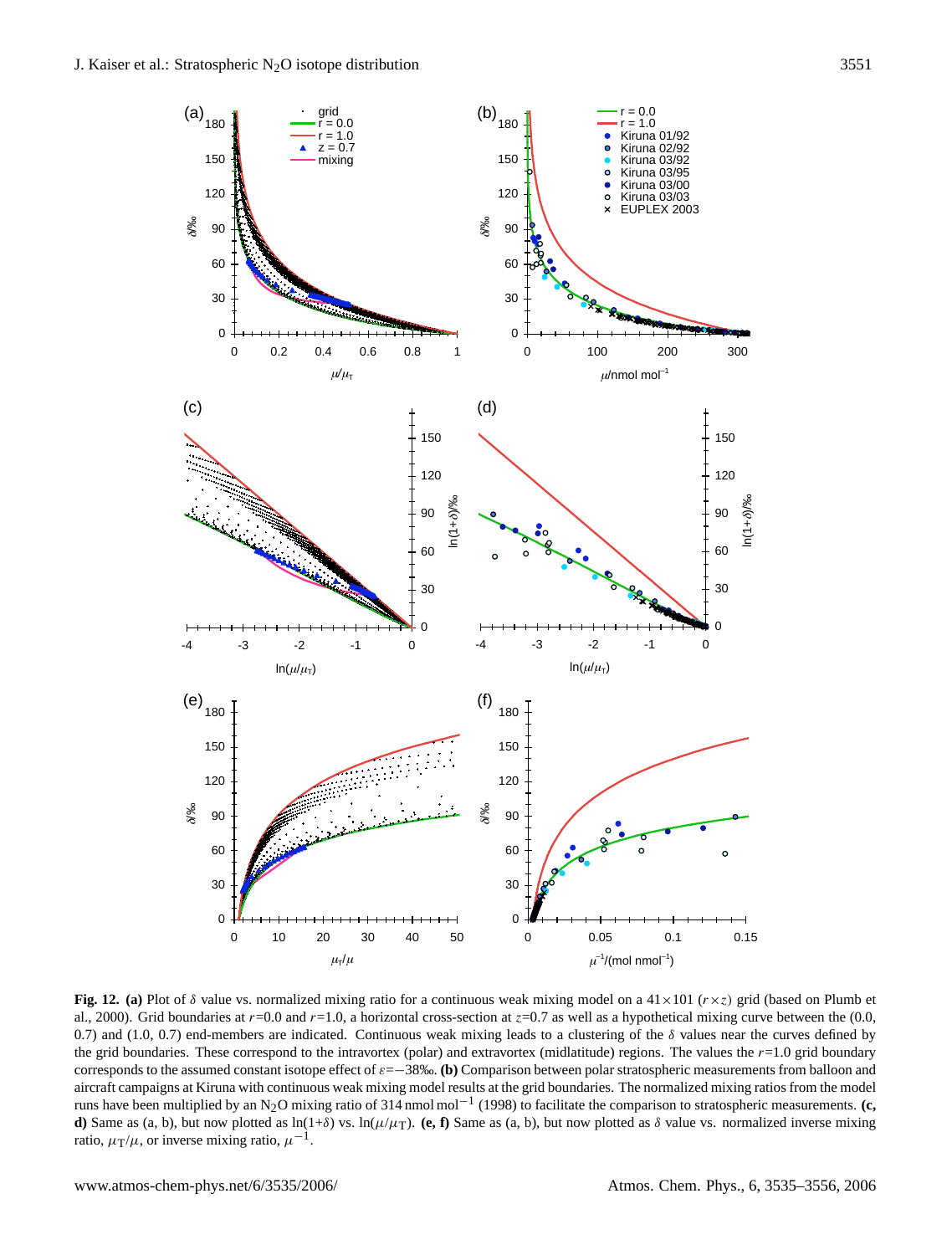between  $\delta$  and  $\mu^{-1}$ , and thus fails at mixing ratios below 200 nmol mol<sup>-1</sup>. In contrast, in the continuous weak mixing model, an increase of the magnitude of the apparent fractionation constant with decreasing  $N_2O$  mixing ratio between is noticeable between  $ln(\mu/\mu) = 0$  and  $ln(\mu/\mu) = -0.6$ , which means that this conceptual transport model comes closer to explaining the observed stratospheric  $N_2O$  isotope variations. This does not mean that the conceptual model presented here should be construed as an attempt to realistically simulate stratospheric transport and chemistry. It only serves to illustrate that the level of precision we have achieved in stratospheric  $N_2O$  isotope measurements warrants moving beyond simple Rayleigh fractionation and two-end-member mixing models. For a full appraisal of the observations two- or three-dimensional atmospheric chemistry models are needed and are in fact already being used (McLinden et al., 2003; Morgan et al., 2004).

# <span id="page-17-0"></span>3.5 Correlations between position-dependent isotope enrichments

In this final section, we demonstrate that position-dependent  $N_2O$  isotope measurements are not only useful to make inferences about stratospheric transport, but also bear some signal of variations in the relative contributions of the two photochemical  $N_2O$  sinks in the stratosphere, photolysis and reaction with  $O(^{1}D)$ , as first suggested by Röckmann et al. (2001) and Toyoda et al. (2001) and further elaborated by Kaiser (2002) and Kaiser et al. (2002a, b, 2003b). The effects of transport and mixing on the correlation between positiondependent isotope enrichments essentially cancel (Kaiser et al., 2002a). This can be exploited to discern variations in stratospheric chemistry with respect to altitude or latitude. The strongest effects on the correlation between positiondependent isotope enrichment are expected from the varying contribution of  $N_2O + O(^1D)$  reaction to the total  $N_2O$  sink, with smaller influences from changes in temperature and the ultraviolet spectrum (Kaiser, 2000; Kaiser et al., 2002a, b, 2003b). Based on their data-set of polar aircraft samples, Park et al. (2004) questioned the possibility to detect altitude variations in the relative contribution of the photolysis and  $O(^1D)$  sink, but proposed instead that meridional differences in the correlation between different isotope signatures might be apparent, with a stronger influence of the  $O(^1D)$  sink at tropical latitudes.

Toyoda et al. (2004) calculated the contribution of the  $O(^1D)$  sink from apparent stratospheric fractionation constants and the fractionation constants measured for UV photolysis and the reaction of N<sub>2</sub>O with  $O(^1D)$  in the laboratory. However, they did not allow for transport effects and the ensuing reduction of the apparent fractionation constant from its intrinsic (i.e., photochemical) value.

Specifically, Toyoda et al. (2004) used the following equation to compute the overall fractionation in the stratospheric  $N<sub>2</sub>O$  sink reactions

<span id="page-17-1"></span>
$$
\varepsilon_{\rm sink} = x \varepsilon_{\rm photo} + (1 - x) \varepsilon_{\rm oxy}
$$
 (6)

where  $\varepsilon_{\text{photo}}$  and  $\varepsilon_{\text{oxy}}$  are the isotopic fractionation by photolysis and photo-oxidation, respectively, and  $x$  is the share of photolysis in the total  $N_2O$  sink. This equation in itself is correct, but the authors then proceed to equate  $\varepsilon_{\text{sink}}$  with  $\varepsilon_{app}$  and compute x in the lower stratosphere from Eq. [\(6\)](#page-17-1). This led them to conclude that the contribution of photolysis to the total  $N_2O$  sink is significantly less than the value of 90% derived from integrating stratospheric chemistry models (Minschwaner et al., 1993). However, this calculation does not take into account that transport effects prevent the full intrinsic photochemical isotope fractionation from being expressed in the stratosphere, as Toyoda et al. (2004) acknowledge in the subsequent section of their paper. In a simple one-dimensional reaction-diffusion scheme, the effective fractionation constant can be calculated from the intrinsic fractionation constant and the reaction and transport time-scales as follows (Kaye, 1987; Kaiser, 2002; Kaiser et al., 2002a; Brenninkmeijer et al., 2003):

<span id="page-17-2"></span>
$$
\varepsilon_{\text{eff}} = \frac{\sqrt{1 + Q(1 + \varepsilon_{\text{sink}})} - 1}{\sqrt{1 + Q} - 1} - 1\tag{7}
$$

Q is the ratio of transport time-scale,  $\tau_{trans} = 4H_{av}^2/K_z$ , and reaction time-scale,  $\tau_{\text{chem}}=1/k$ . Kaiser (2002) and Brenninkmeijer et al. (2003) have shown that  $\varepsilon_{app}$  varies between  $\sqrt{1+\varepsilon_{\text{sink}}}-1 \approx \frac{1}{2}\varepsilon_{\text{sink}}$  and  $\varepsilon_{\text{sink}}$ . Following Morgan et al. (2004), the following approximation of Eq. [\(7\)](#page-17-2) can be made for  $\varepsilon_{\rm sink} \rightarrow 0$ 

$$
\varepsilon_{\text{eff}} \approx \frac{1}{2} \varepsilon_{\text{sink}} \left( 1 + \frac{1}{\sqrt{1+Q}} \right),\tag{8}
$$

which illustrates that, within the limits of the approximation made, isotope effects and transport effects can be separated.

In order to apply Eq.  $(7)$  to compute x, it is necessary to know the value of  $Q$ , a quantity which is not generally known. It is therefore useful to look at ratios of different intramolecular fractionation constants, or, more directly, at correlations between different intramolecular  $N_2O$  isotope signatures.

Toyoda et al. (2004) indicated that their dataset was not comprehensive enough to use correlations between individual  $N_2O$  isotope signatures to derive the contribution of different photochemical  $N_2O$  sinks.

With the present comprehensive, high-precision dataset, we are now revisiting the suggested variations of  $\eta_{\text{app}}$ , i.e., the correlation between  $ln(1+2\delta^{15}N)$  and  $ln(1+1\delta^{15}N)$ , and  $\psi_{app}$ , i.e., the correlation between  $ln(1+\delta^{15}N)$  and ln(1+ $\delta^{18}$ O) (Kaiser, 2002; Kaiser et al., 2002a; Park et al., 2004). Instead of taking the ratio of apparent fractionation constants over larger stratospheric regions (Röckmann et al., 2001; Toyoda et al., 2004), the large number of available samples now allows pursuing an approach with higher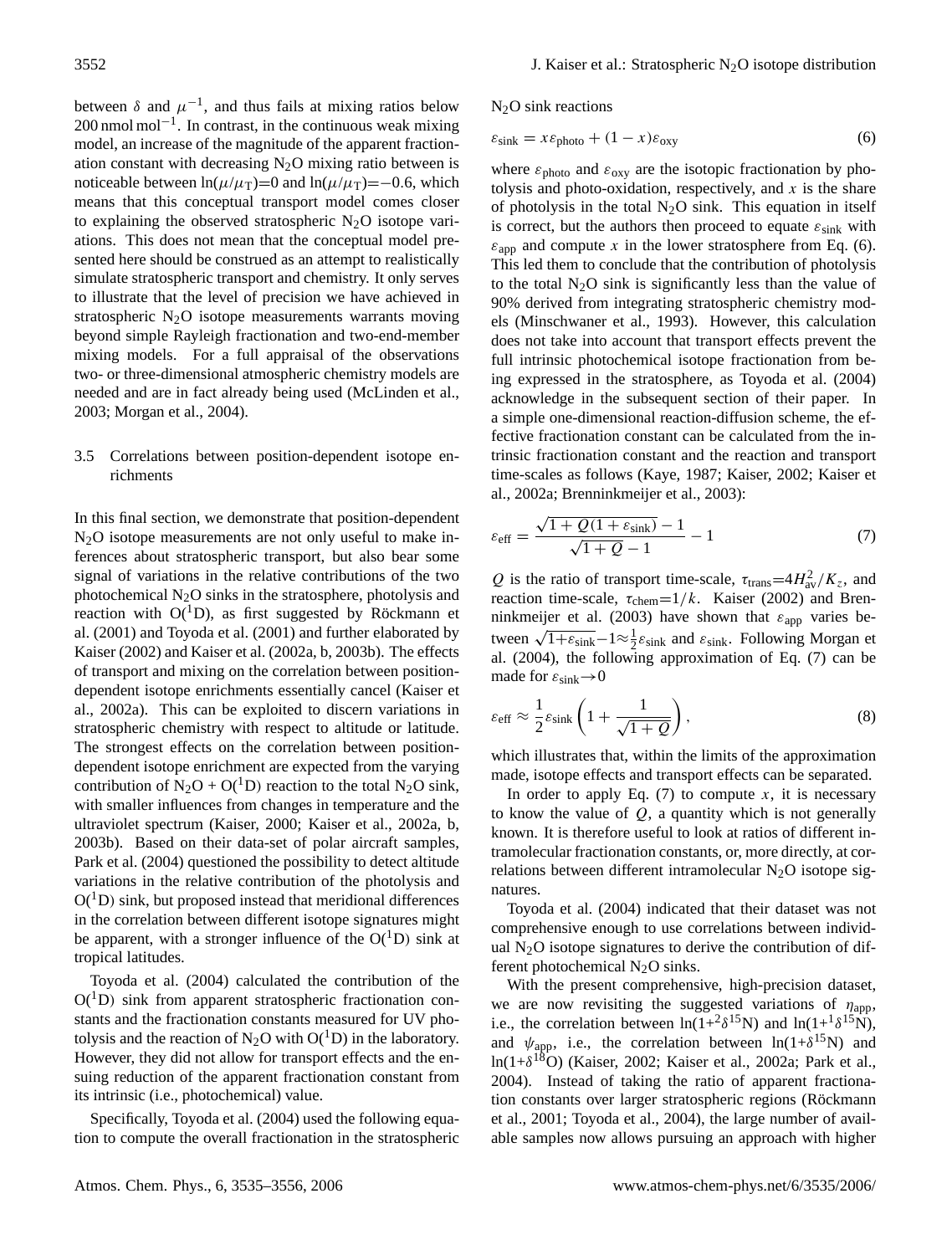

**Fig. 13.** Dependence of binned  $\psi$ - and  $\eta$ -values on the N<sub>2</sub>O mixing ratio. Error bars correspond to the standard error of the mean for the respective mixing ratio bin.

resolution. We compute  $\eta_{app}$  and  $\psi_{app}$  values directly for each individual sample, using the isotope values normalized to a single tropopause date of 15 March 2002. Using  $\eta_{app}$ and  $\psi_{\text{app}}$  specifically in this combination of isotope signatures as chemical fingerprints ensures that quantities with comparable errors are combined, in order to minimize statistical errors. By plotting  $\ln(1+^{2}\delta^{15}N)$  vs.  $\ln(1+^{1}\delta^{15}N)$  and ln(1+ $\delta$ <sup>15</sup>N) vs. ln(1+ $\delta$ <sup>18</sup>O), it was verified that no significant offsets from the origin remained for samples with low enrichment. The normalization procedure was therefore effective in removing any offsets, which might otherwise have affected the computed  $\eta_{app}$  and  $\psi_{app}$  values. The results were then binned in 25 nmol/mol intervals and are shown in Fig. 13.

Figure 4 illustrates the range of expected  $\eta$  and  $\psi$  values as a function of the contribution of photo-oxidation to the total  $N<sub>2</sub>O$  sink, computed using the following equation

<span id="page-18-0"></span>
$$
\eta = \frac{x^2 \varepsilon^{15} N_{\text{oxid}} + (1 - x)^2 \varepsilon^{15} N_{\text{photo}}}{x^1 \varepsilon^{15} N_{\text{oxid}} + (1 - x)^1 \varepsilon^{15} N_{\text{photo}}}
$$
(9)

and similarly for  $\psi$ .

Since the influence of transport is effectively removed by using ratios of fractionation constants, rather than the fractionation constants themselves, the contribution of photooxidation can be derived either graphically from Fig. 14 or numerically by identifying  $\eta$  with  $\eta_{app}$  and solving Eq. [\(9\)](#page-18-0) for  $x$ :

$$
x = \left(1 + \frac{1_{\mathcal{E}}^{15} \text{N}_{\text{oxid}}}{1_{\mathcal{E}}^{15} \text{N}_{\text{photo}}} \frac{\eta_{\text{app}} - \eta_{\text{oxid}}}{\eta_{\text{photo}} - \eta_{\text{app}}}\right)^{-1} \tag{10}
$$



**Fig. 14.** Dependence of  $\eta$ - and  $\psi$ -values on the share of the O(<sup>1</sup>D) sink in total N<sub>2</sub>O loss.  $\eta$ - and  $\psi$  have been computed from Eq. [\(9\)](#page-18-0) using fractionation constants measured for broadband photolysis at 233 K (Kaiser et al., 2002b) and reaction of  $N_2O$  with  $O(^1D)$ (Kaiser et al., 2002a). Uncertainties are indicated by dashed lines. Isotope fractionation by the broadband photolysis lamp used by Kaiser et al. (2002b) is in good agreement with isotope effects integrated over the stratospheric actinic flux using cross section data from von Hessberg et al. (2004), see also Sect. [3.2.3.](#page-8-1)

The small variation of  $\epsilon^{15}N_{\text{oxid}}$  with altitude can be neglected (Kaiser et al., 2002b). At N<sub>2</sub>O mixing ratios between 300 and 325 nmol mol<sup>-1</sup>, both  $\eta_{app}$  and  $\psi_{app}$  show low values, which approach the values expected for photo-oxidation alone. The  $\eta_{app}$  values for the 275–300 nmol mol<sup>-1</sup> and 250–  $275$  nmol mol<sup> $-1$ </sup> bins also show some contribution by the  $O(^1D)$  sink, i.e., about 70% and 50%, respectively. However, this is not confirmed by the results for  $\psi_{\text{app}}$ . For mixing ratios below 250 nmol mol−<sup>1</sup> , there are no indications of any signficant  $O(^1D)$  contribution, in contrast to the calculations of Toyoda et al. (2004), which indicated a contribution of between 70 and 80% for mixing ratios down to about 175 nmol mol<sup>-1</sup>. In fact,  $\eta_{app}$  and  $\psi_{app}$  even exceed the values expected for photolysis slightly, possibly indicating a discrepancy to laboratory measurements. The  $\eta_{\text{app}}$  values have larger analytical errors than the  $\psi_{app}$  values, even though they should in principle be more sensitive to variations of the  $O(^1D)$  contribution to the total N<sub>2</sub>O sink, because its end-member values span a larger range than for  $\psi$ . At least for N<sub>2</sub>O mixing ratios > 300 nmol mol<sup>-1</sup>, the results shown here indicate that a much larger fraction than 10% is removed by photo-oxidation (cf. Introduction). This was initially suggested by Röckmann et al. (2001).

At low N<sub>2</sub>O mixing ratios, both  $\eta$  and  $\psi$  decline. This is expected from the temperature dependence of  $\eta$  and  $\psi$  in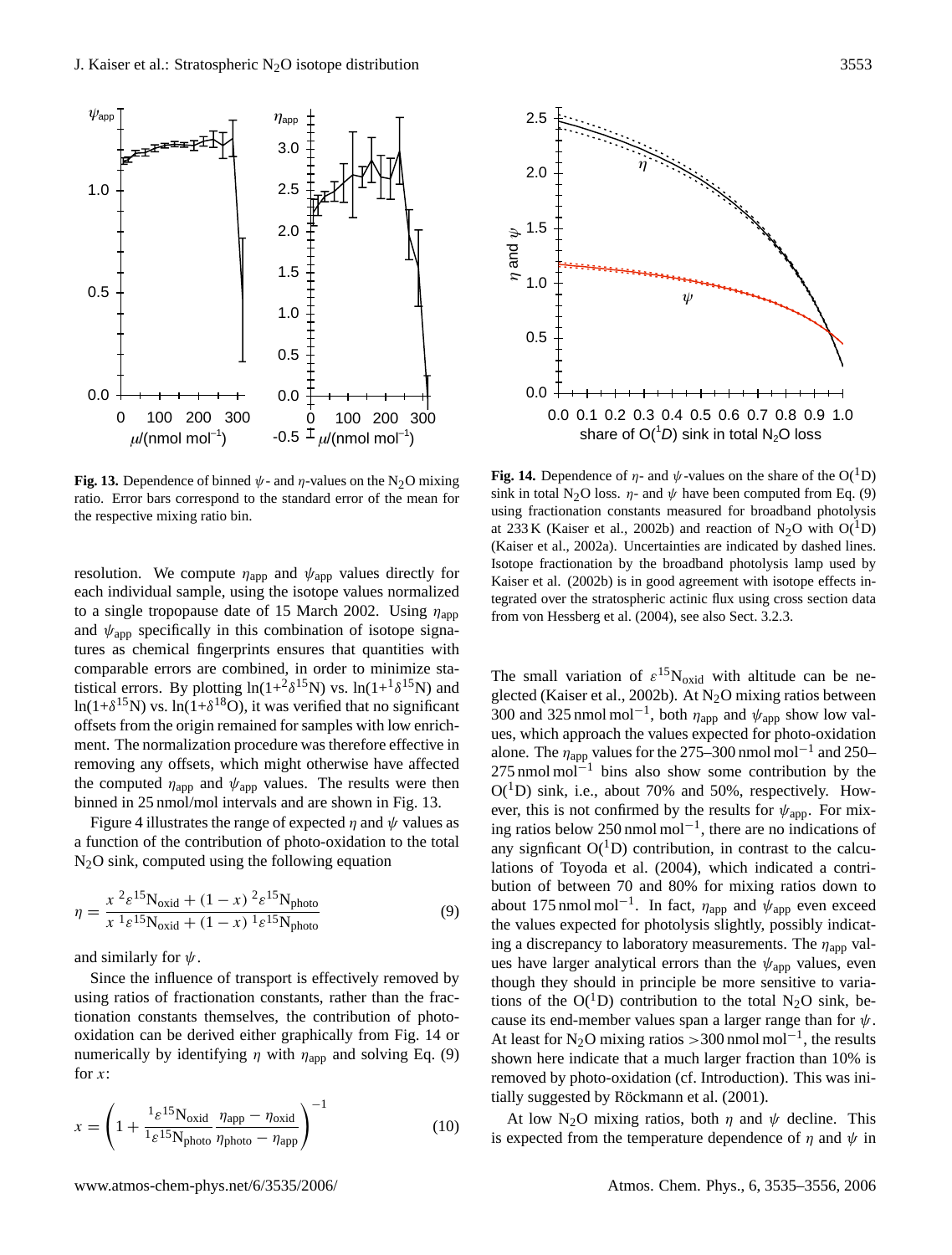N<sub>2</sub>O photolysis (Kaiser et al., 2002b) which leads to  $\eta$  and  $\psi$ decreases due to the gradual increase of stratospheric temperatures with altitude. Stratospheric spectral ultraviolet variations are too small to cause effects due to the wavelength dependence of  $N_2O$  isotope fractionation (Kaiser et al., 2003b).

Note that the  $\eta$  and  $\psi$  values shown here do not correspond to their local values at the point where the sample was obtained, but are convoluted with the  $\eta$  and  $\psi$  variations at higher mixing ratios. Nevertheless, any decrease in the local  $\eta$  and  $\psi$  values will necessarily also show up in the "globally" calculated values shown here. We tried to derive  $\eta$  and  $\psi$  variations from polynomial fits to plots of  $ln(1+2\delta^{15}N)$ vs. ln(1+ $\delta^{15}$ N) and ln(1+ $\delta^{15}$ N) vs. ln(1+ $\delta^{18}$ O). However, this requires polynomial fits of at least third order, with associated large uncertainties in the regression coefficients. The polynomial fits show negative curvature, i.e.,  $\eta$  and  $\psi$  decrease with increasing  $1\delta^{15}N$  or  $\delta^{18}O$  values. However, the uncertainties of the calculated inflection point from this analysis are too high to allow for detecting a change in curvature near the origin.

In conclusion from the position-dependent  $N_2O$  isotope measurements, it seems now that they do bear an unambiguous signature of varying contributions of photolysis and photo-oxidation as tentatively established previously (Kaiser, 2002; Röckmann et al., 2001). We also searched for meridional variations in  $\eta$  or  $\psi$  by binning the data into polar, midlatitude and tropical samples. However, no significant meridional contrasts were found and we attribute the suggested lower tropical  $\eta$  values derived from Park et al.'s (2004) reanalysis of our previously published subset of the India 04/99 samples (Röckmann et al., 2001) to analytical artifacts.

# **4 Conclusions**

Apparent fractionation constants ( $\varepsilon_{app}$ ) for stratospheric N<sub>2</sub>O are shown to be dependent on the time of sampling (season and year), latitude and altitude.  $|\varepsilon_{app}|$  is highest near the equator and decreases towards the poles. Seasonal differences are difficult to discern at polar and tropical latitudes because of limited data coverage, but point to higher  $|\varepsilon_{\text{app}}|$ values in fall than in late spring/summer. This can be attributed largely to transport effects (Morgan et al., 2004), with faster transport time-scales in the tropics and in fall leading to higher apparent fractionation constants of greater magnitude. Modeling attempts therefore have to consider seasonal and meridional variations of the  $N_2O$  isotope signature if quantitative agreement with observations is to be achieved. It might even be necessary to include short-term temporal or longitudinal variations as a comparison between the Gap 06/99 and Sanriku 05/99 profiles shows (Fig. 8 and Sect. [3.2\)](#page-5-1).

In the lower stratosphere (mixing ratios above 200 nmol mol−<sup>1</sup> ), N2O isotope and mixing ratios display a compact relationship, which can be exploited for calculations of the atmospheric  $N_2O$  isotope budget (Kaiser et al., 2004b; Park et al., 2004; Röckmann et al., 2003a). In spite of this compact relationship, lower stratospheric  $N_2O$ clearly shows a fingerprint of photo-oxidation in its isotopic signature, as diagnosed from correlations between individual isotope signatures. Stronger variations in the correlation between  $\delta^{15}N$ ,  $\delta^{18}O$  and the position-dependent  $\delta^{15}N$  values can be unambiguously detected in the upper stratosphere. These might be explained by temperature effects (Kaiser, 2002; Kaiser et al., 2002b).

We have also discussed conceptual models to rationalize stratospheric  $N_2O$  isotope variations in the framework of modified Rayleigh fractionation (considering a onedimensional reaction-diffusion-advection scheme), two-endmember mixing and continuous weak mixing between intravortex and extravortex air (Plumb et al., 2000). None of the models captures all stratospheric features. Especially, aircraft samples from the polar vortex at  $N_2O$  mixing ratios below 200 nmol mol−<sup>1</sup> deviate both from isotope variations expected for Rayleigh fractionation and two-end-member mixing, but could be explained by continuous weak mixing between extravortex and intravortex air. More detailed threedimensional model simulations will be needed to fully appraise the expanding set of stratospheric  $N_2O$  isotope measurements. A table with station information,  $N_2O$  mixing and isotope ratios is available on request from the authors.

*Acknowledgements.* We would like to thank B. Knape for help with the mass-spectrometric measurements and A. Plumb for useful discussions about a conceptual model of continuous weak mixing. Thanks to M. Braß for providing  $CH_4$  mixing ratios and to D. Griffith for useful discussions on slopes in Rayleigh fractionation plots. Three anonymous reviewers are acknowledged for constructive comments, which helped improve the original discussion paper. The ISOSTRAT project in Heidelberg was funded by the BMBF within the AFO2000 project (grant 07ATC01). We thank CNES for excellent performance of the mid- and high-latitude balloon launches. Funding from various projects of ESA, DLR, BMBF and the European Commission is gratefully acknowledged for the balloon operations.

Edited by: U. Pöschl

## **References**

- Bender, M. L.: The  $\delta^{18}O$  of dissolved  $O_2$  in seawater: A unique tracer of circulation and respiration in the deep sea, J. Geophys. Res., 95, 22 243–22 252, 1990.
- Bernard, S., Röckmann, T., Kaiser, J., Barnola, J.-M., Fischer, H., Blunier, T., and Chappellaz, J.: Constraints on  $N_2O$  budget changes since pre-industrial time from new firn air and ice core isotope measurements, Atmos. Chem. Phys., 6, 493–503, 2006, [http://www.atmos-chem-phys.net/6/493/2006/.](http://www.atmos-chem-phys.net/6/493/2006/)
- Boering, K. R., Wofsy, S. C., Daube, B. C., Schneider, H. R., Loewenstein, M., Podolske, J. R., and Conway, T. J.: Strato-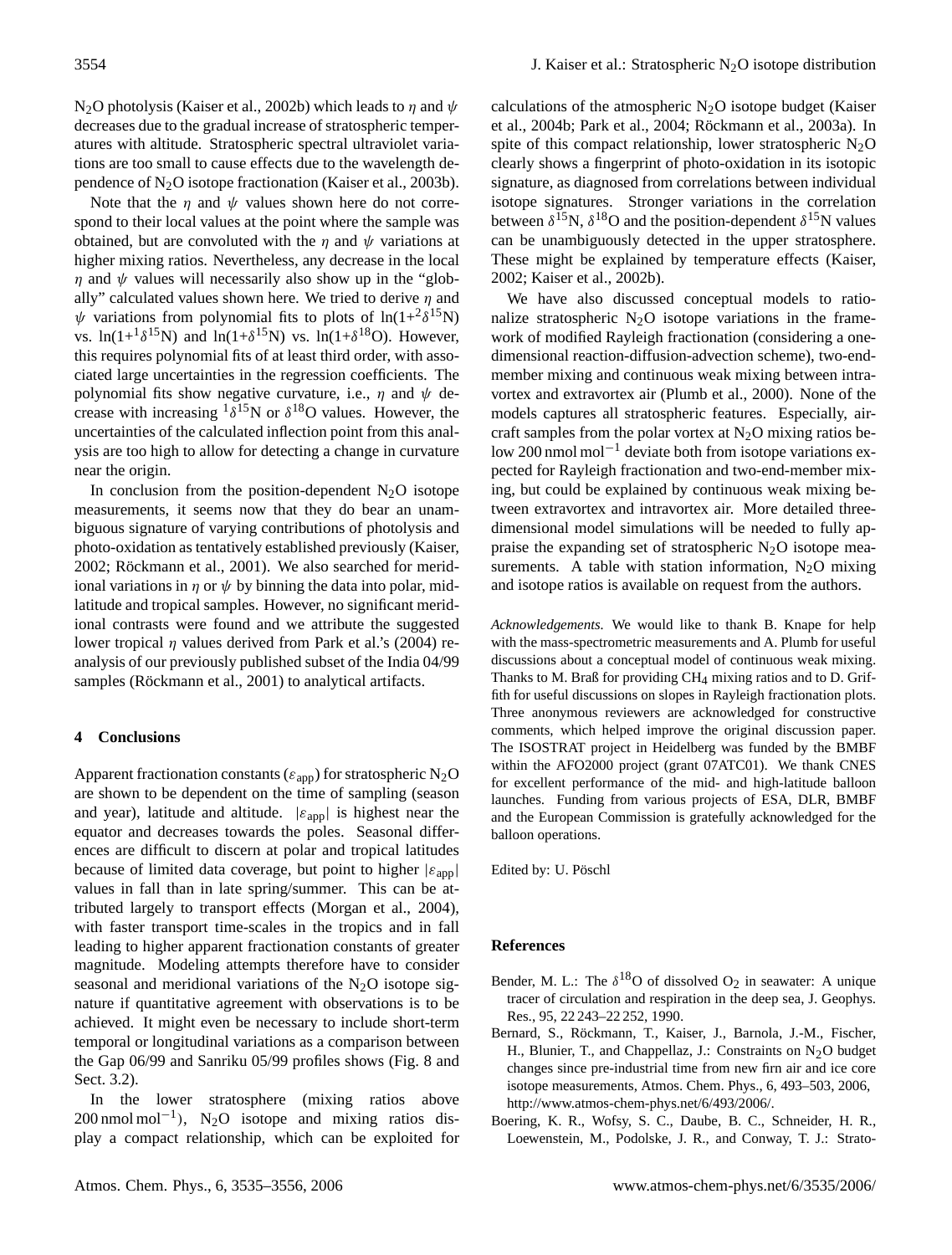spheric mean ages and transport rates from observations of carbon dioxide and nitrous oxide, Science, 274, 1340–1343, 1996.

- Brenninkmeijer, C. A. M. and Röckmann, T.: Mass spectrometry of the intramolecular nitrogen isotope distribution of environmental nitrous oxide using fragment-ion analysis, Rapid Commun. Mass Spectrom., 13, 2028–2033, 1999.
- Brenninkmeijer, C. A. M., Janssen, C., Kaiser, J., Röckmann, T., Rhee, T. S., and Assonov, S. S.: Isotope effects in the chemistry of atmospheric trace compounds, Chem. Rev., 103, 5125–5162, 2003.
- Curtius, J., Weigel, R., Vssing, H.-J., Wernli, H., Werner, A., Volk, C.-M., Konopka, P., Krebsbach, M., Schiller, C., Roiger, A., Schlager, H., Dreiling, V., and Borrmann, S.: Observations of meteoric material and implications for aerosol nucleation in the winter Arctic lower stratosphere derived from in situ particle measurements, Atmos. Chem. Phys., 5, 3053–3069, 2006, [http://www.atmos-chem-phys.net/5/3053/2006/.](http://www.atmos-chem-phys.net/5/3053/2006/)
- Engel, A., Strunk, M., Müller, M., Haase, H.-P., Poss, C., Levin, I., and Schmidt, U.: Temporal development of total chlorine in the high-latitude stratosphere based on reference distributions of mean age derived from  $CO<sub>2</sub>$  and  $SF<sub>6</sub>$ , J. Geophys. Res., 107, 1– 11, 2002.
- Engel, A., Möbius, T., Haase, H.-P., Bönisch, H., Wetter, T., Schmidt, U., Levin, I., Reddmann, T., Oelhaf, H., Grunow, K., Huret, N., and Pirre, M.: Observation of mesospheric air inside the arctic stratospheric polar vortex in early 2003, Atmos. Chem. Phys., 6, 267–282, 2006,

[http://www.atmos-chem-phys.net/6/267/2006/.](http://www.atmos-chem-phys.net/6/267/2006/)

- Esler, M. B., Griffith, D. W. T., Wilson, S. R., and Steele, L. P.: Precision trace gas analysis by FT-IR spectroscopy. 1. Simultaneous analysis of  $CO<sub>2</sub>$ ,  $CH<sub>4</sub>$ , N<sub>2</sub>O, and CO in air, Anal. Chem., 72, 206–215, 2000.
- Griffith, D. W. T., Toon, G. C., Sen, B., Blavier, J.-F., and Toth, R. A.: Vertical profiles of nitrous oxide isotopomer fractionation measured in the stratosphere, Geophys. Res. Lett., 27, 2485– 2488, 2000.
- Johnston, J. C., Cliff, S. S., and Thiemens, M. H.: Measurement of multioxygen isotopic ( $\delta^{18}$ O and  $\delta^{17}$ O) fractionation factors in the stratospheric sink reactions of nitrous oxide, J. Geophys. Res., 100, 16 801–16 804, 1995.
- Kaiser, J.: Stable isotope investigations of atmospheric nitrous oxide [\(http://archimed.uni-mainz.de/pub/2003/0004/\)](http://archimed.uni-mainz.de/pub/2003/0004/), Ph.D. thesis, Johannes Gutenberg-Universität, Mainz, 2002.
- Kaiser, J., Brenninkmeijer, C. A. M., and Röckmann, T.: Intramolecular  $15N$  and  $18O$  fractionation in the reaction of N<sub>2</sub>O with  $O(^{1}D)$  and its implications for the stratospheric N2O isotope signature, J. Geophys. Res., 107, 4214, doi:10.1029/2001JD001506, 2002a.
- Kaiser, J., Röckmann, T., and Brenninkmeijer, C. A. M.: Temperature dependence of isotope fractionation in  $N_2O$ photolysis, Phys. Chem. Chem. Phys., 4, 4220–4230, doi:10.1039/B204837J, 2002b.
- Kaiser, J., Röckmann, T., and Brenninkmeijer, C. A. M.: Complete and accurate mass-spectrometric isotope analysis of tropospheric nitrous oxide, J. Geophys. Res., 108, 4476, doi:10.1029/2003JD003613, 2003a.
- Kaiser, J., Röckmann, T., Brenninkmeijer, C. A. M., and Crutzen, P. J.: Wavelength dependence of isotope fractionation in  $N_2O$ photolysis, Atmos. Chem. Phys., 3, 303–313, 2003b.
- Kaiser, J., Park, S., Boering, K. A., Brenninkmeijer, C. A. M., Hilkert, A. W., and Röckmann, T.: Mass-spectrometric method for the absolute calibration of the intramolecular nitrogen isotope distribution in nitrous oxide, Anal. Bioanal. Chem., 378, 256– 269, doi:10.1007/s00216-003-2233-2, 2004a.
- Kaiser, J., Röckmann, T., and Brenninkmeijer, C. A. M.: Contribution of mass-dependent fractionation to the oxygen isotope anomaly of atmospheric nitrous oxide, J. Geophys. Res., 109, D03305, doi:10.1029/2003JD004088, 2004b.
- Kaiser, J. and Röckmann, T.: Absence of isotope exchange in the reaction of N<sub>2</sub>O + O(<sup>1</sup>D) and the global  $\Delta^{17}$ O budget of nitrous oxide, Geophys. Res. Lett., 32, L15808, doi:10.1029/2005GL023199, 2005.
- Kaye, J. A.: Mechanisms and observations for isotope fractionation of molecular species in planetary atmospheres, Rev. Geophys., 25, 1609–1658, 1987.
- Keeling, C. D.: The concentration and isotopic abundance of atmospheric carbon dioxide in rural areas, Geochim. Cosmochim. Acta, 13, 322–334, 1958.
- Kim, K.-R. and Craig, H.: Nitrogen-15 and oxygen-18 characteristics of nitrous oxide: A global perspective, Science, 262, 1855– 1857, 1993.
- McLinden, C. A., Prather, M. J., and Johnson, M. S.: Global modeling of the isotopic analogues of  $N_2O$ : Stratospheric distributions, budgets, and the  $17O-18O$  mass-independent anomaly, J. Geophys. Res., 108, 4233, doi:10.1029/2002JD002560, 2003.
- Michelsen, H. A., Manney, G. L., Gunson, M. R., Rinsland, C. P., and Zander, R.: Correlations of stratospheric abundances of CH4 and N2O derived from ATMOS measurements, Geophys. Res. Lett., 25, 2777–2780, 1998.
- Minschwaner, K., Salawitch, R. J., and McElroy, M. B.: Absorption of solar radiation by  $O_2$ : Implications for  $O_3$  and lifetimes of  $N_2O$ , CFCl<sub>3</sub>, and CF<sub>2</sub>Cl<sub>2</sub>, J. Geophys. Res., 98, 10543–10561, 1993.
- Moore, H.: Isotopic measurement of atmospheric nitrogen compounds, Tellus, 26, 169–174, 1974.
- Morgan, C. G., Allen, M., Liang, M. C., Shia, R. L., Blake, G. A., and Yung, Y. L.: Isotopic fractionation of nitrous oxide in the stratosphere: Comparison between model and observations, J. Geophys. Res., 109, D04305, doi:10.1029/2003JD003402, 2004.
- Park, S., Atlas, E. L., and Boering, K. A.: Measurements of N2O isotopologues in the stratosphere: Influence of transport on the apparent enrichment factors and the isotope fluxes to the troposphere, J. Geophys. Res., 109, D01305, doi:10.1029/2003JD003731, 2004.
- Patra, P. K., Lal, S., Venkataramani, S., and Chand, D.: Halogen Occultation Experiment (HALOE) and balloon-borne in situ measurements of methane in stratosphere and their relation to the quasi-biennial oscillation (QBO), Atmos. Chem. Phys., 3, 1051– 1062, 2003,

[http://www.atmos-chem-phys.net/3/1051/2003/.](http://www.atmos-chem-phys.net/3/1051/2003/)

- Plumb, R. A., Waugh, D. W., and Chipperfield, M. P.: The effects of mixing on tracer relationships in the polar vortices, J. Geophys. Res., 105, 10 047–10 062, 2000.
- Prather, M., Ehhalt, D., Dentener, F., Derwent, R., Dlugokencky, E., Holland, E., Isaksen, I., Katima, J., Kirchhoff, V., Matson, P., Midgley, P., and Wang, M.: Atmospheric chemistry and greenhouse gases, in: Climate Change 2001: The Scientific Basis, edited by: Houghton, J. T., Ding, Y., Griggs, D. J., et al., 239–